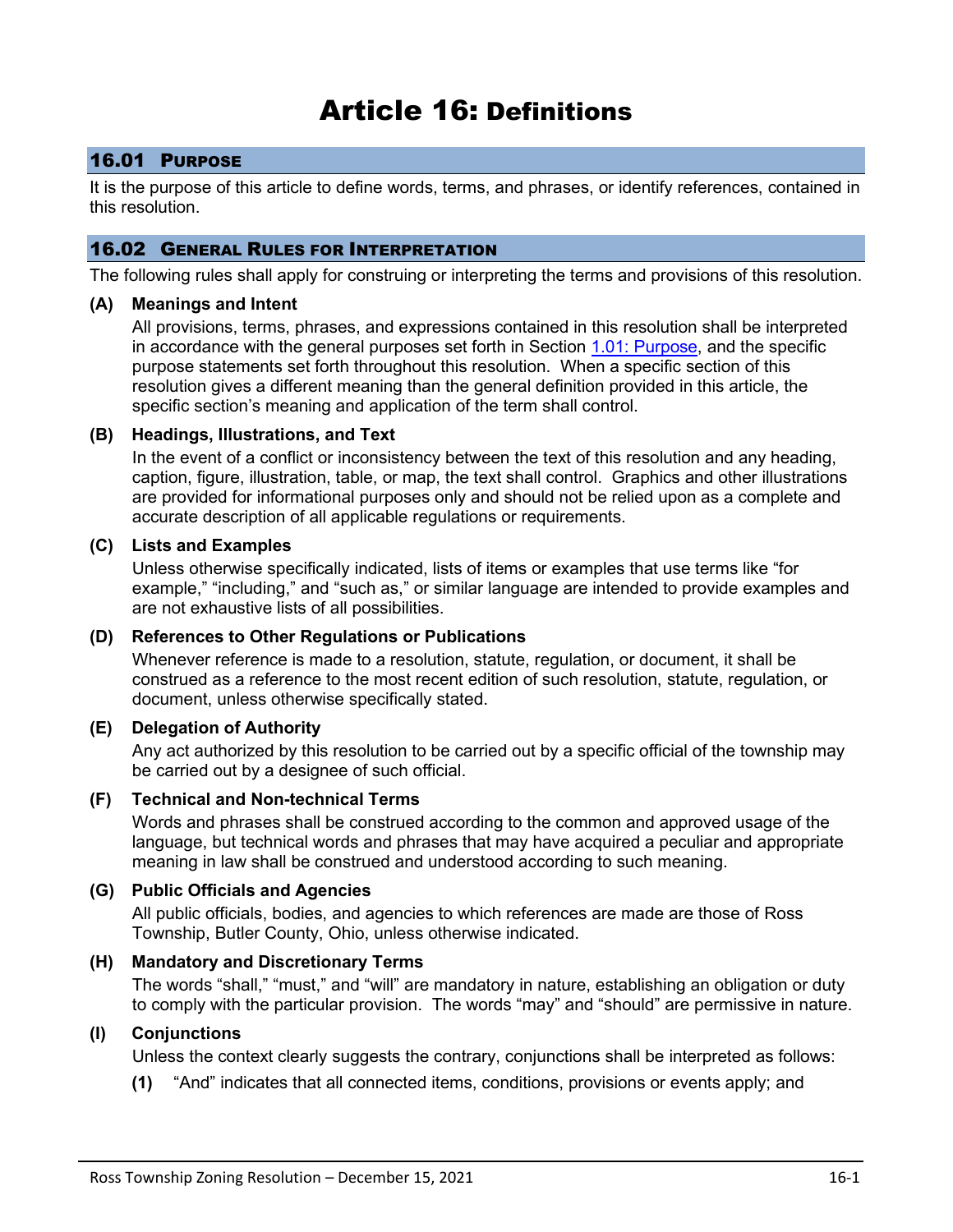**(2)** "Or" indicates that one or more of the connected items, conditions, provisions, or events apply.

# **(J) Tenses and Plurals**

Words used in the present tense include the future tense. Words used in the singular number include the plural number and the plural number includes the singular number, unless the context of the particular usage clearly indicates otherwise. Words used in the masculine gender include the feminine gender, and vice versa.

# **(K) Terms Not Defined**

If a term used in this resolution is not defined in this article, the Zoning Inspector shall have the authority to provide a definition based upon the definitions used in accepted sources, including but not limited to, A Planners Dictionary, A Glossary of Zoning, Development, and Planning Terms, and A Survey of Zoning Definitions, published by the American Planning Association. The Zoning Inspector may also rely on Webster's Dictionary or a similar source for the definition of terms.

# 16.03 DEFINITIONS AND REFERENCES

# **Aboveground Storage Tank (AST)**

Any non-portable container and supporting structure, excluding all pipes connected thereto, which is used to store an accumulation of regulated substances and in which more than 90 percent of the final volume of the storage container is at or above the final ground elevation.

#### **Abutting or Adjacent**

The land, lot, or property adjoining the property in question along a lot line or separated only by an alley, easement, or street.

#### **Accessibility Ramps**

Permanent or portable amps utilized to provide a disable person with accessibility to a structure.

#### **Accessory Building, Structure, or Use**

See definitions under "building, accessory" "structure, accessory" or "use, accessory."

#### **Accessory Dwelling Unit**

Detached living quarters located on a lot with an existing principal dwelling where the accessory dwelling unit is designed for the use of persons employed on the premises or for the temporary use of guests of the occupants of the principal dwelling. Such guesthouse or accessory dwellings are not rented, leased, or otherwise transferred to an individual or organization as a separate dwelling.

#### **Active Parks and Recreation**

Any park or recreational facility owned by Ross Township, Butler County, State of Ohio, or a non-profit organization, that requires grading of the land, construction of facilities, lighting, or is developed for athletic fields, tennis courts, swimming pools, skate parks, disc golf, and other similar outdoor facilities.

#### **Adult Arcade**

Any place to which the public is permitted or invited wherein coin-operated or token-operated or electronically, electrically, or mechanically controlled still or motion picture machines, projectors, or other image-producing devices are maintained to show images to five or fewer persons per machine at any one time, and where the images so displayed are distinguished or characterized by the depicting or describing of specified sexual activities or specified anatomical areas.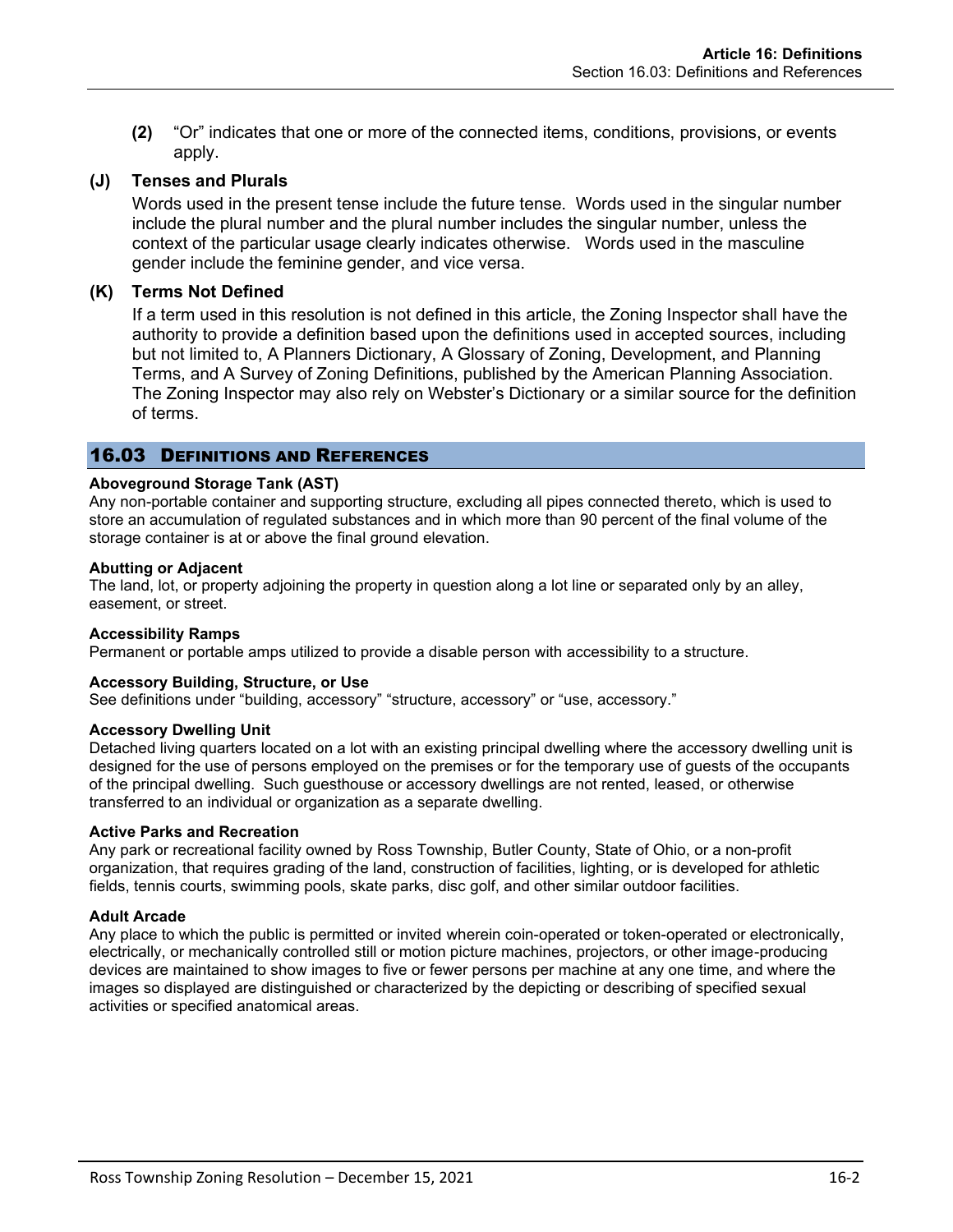# **Adult Bookstore or Adult Video Store**

A commercial establishment that, for any form of consideration, has as a significant or substantial portion of its stock-in-trade; derives a significant or substantial portion of its revenues from; devotes a significant or substantial portion of its interior business or advertising to; or maintains a substantial section of its sales or display space for the sale or rental of any of the following:

- Books, magazines, periodicals, or other printed matter, or photographs, films, motion pictures, video cassettes, compact discs, slides, or other visual representations, that are characterized by their emphasis upon the exhibition or description of specified sexual activities or specified anatomical areas; and/or
- Instruments, devices, or paraphernalia that are designed for use or marketed primarily for stimulation of human genital organs or for sadomasochistic use or abuse of self or others.

Adult bookstore, adult novelty store, or adult video store includes a commercial establishment as defined in the ORC. An establishment may have other principal business purposes that do not involve the offering for sale, rental, or viewing of materials exhibiting or describing specified sexual activities or specified anatomical areas and still be categorized as an adult bookstore, adult novelty store, or adult video store. The existence of other principal business purposes does not exempt an establishment from being categorized as an adult bookstore, adult novelty store, or adult video store so long as one of its principal business purposes is offering for sale or rental for some form of consideration, such materials that exhibit or describe specified sexual activities or specified anatomical areas.

# **Adult Cabaret**

A nightclub, bar, juice bar, restaurant, bottle club, or similar commercial establishment, whether or not alcoholic beverages are served, that regularly features any of the following:

- Persons who appear in a state of nudity or semi-nudity;
- Live performances that are characterized by the exposure of specified anatomical areas or specified sexual activities; or
- Films, motion pictures, video cassettes, slides, or other photographic reproductions that are distinguished or characterized by their emphasis upon the exhibition or description of specified sexual activities or specified anatomical areas.

#### **Adult Entertainment Establishments**

An adult arcade, adult bookstore, adult novelty store, adult video store, adult cabaret, adult motion picture theater, adult theater, sexual encounter establishment, or a nude or semi-nude model studio. An establishment in which a medical practitioner, psychologist, psychiatrist, or similar professional person licensed by the state engages in medically approved and recognized therapy, including, but not limited to, massage therapy, as regulated by the ORC, is not defined as an adult entertainment establishment.

#### **Adult Motion Picture Theater**

A commercial establishment where, for any form of consideration, films, motion pictures, video cassettes, slides, or similar photographic reproductions are regularly shown which are characterized by the depiction or description of specified sexual activities or specified anatomical areas.

#### **Adult Theater**

A theater, concert hall, auditorium, or similar commercial establishment which regularly features persons who appear in a state of nudity or live performances which are characterized by the exposure of specified sexual activities or specified anatomical areas.

#### **Agricultural Uses and Agriculture**

Agricultural uses and agriculture shall be as defined in the ORC Section 519.01.

#### **Air-Activated Graphics**

A sign, all or any part of, which is designed to be moved by action of forced air so as to make the sign appear to be animated or otherwise have motion.

#### **Alteration**

Any change, addition, or modification in construction, type of occupancy, increase in floor space, the consummated act of which may be referred to herein as "altered" or "reconstructed."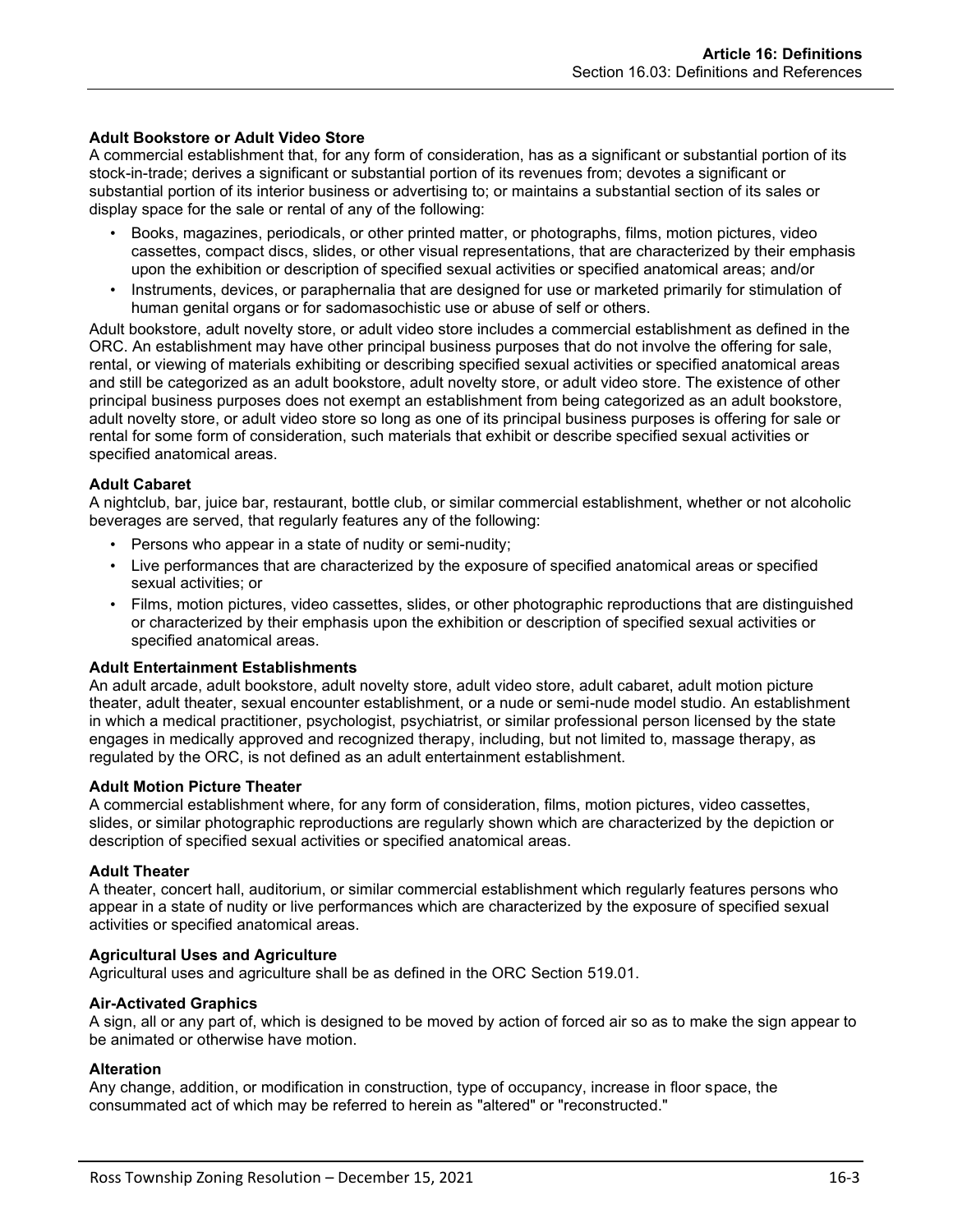#### **Amateur Radio Antennas**

Any transmitter, antenna, tower, or other apparatus designed for communications through amateur radio, also referred to as ham radio.

### **Animal Unit**

An animal unit is the equivalent of 1,000 pounds of animal weight.

### **Antenna**

Any structure or device used for the purpose of collecting or transmitting electromagnetic waves, including but not limited to directional antennas, such as panels, microwave dishes, and satellite dishes, and omni-directional antennas, such as whip antennas.

# **Appeal**

An appeal of an administrative decision made by the Zoning Inspector, considered by the BZA, in accordance with Section 3.07: Appeals.

# **Applicant**

A person who is authorized by the provisions of this resolution to file an application.

# **Application**

The completed form or forms and all accompanying documents, exhibits, and fees required of an applicant by the appropriate township department, board, or commission for an application.

# **Assembly Halls and Conference Centers**

Facilities or buildings available for lease by private parties that may include kitchen facilities for the preparation or catering of food, the sale of alcoholic beverages for on-premises consumption during scheduled events not open to the public, and/or outdoor gardens, decks, or reception facilities.

# **Authorized Agent**

A person with express written consent to act upon another person's behalf.

#### **Automated Teller Machine (ATM)**

An automated device that provides bank and financial institutional customers with cash withdrawal and other financial services without the need for a bank teller.

#### **Automotive Service and Repair (Major)**

Any general repair, rebuilding, reconditioning, body or fender work, framework, painting or the replacement of parts to motor vehicles.

#### **Automotive Service and Repair (Minor)**

Any structure or premises used for dispensing or sale of automotive vehicle fuels or lubricants, including lubrication of motor vehicles and replacements or installation of minor parts and accessories, but not including major repair work such as motor replacement, body and fender repair, or spray painting. Such uses shall also include establishments that sell parts or tires for vehicles as a retail establishment, regardless if the parts are installed on-site.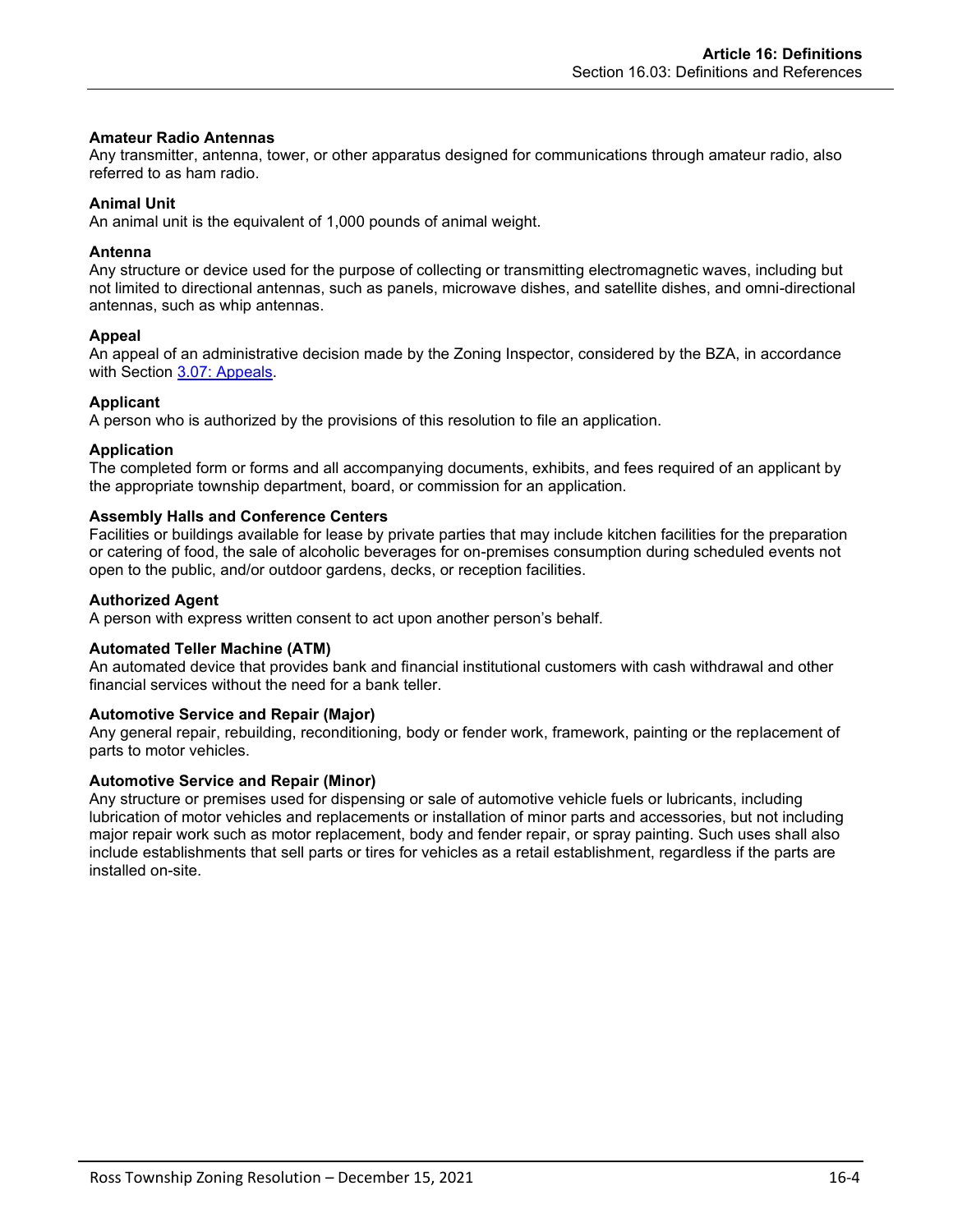# **Awning**

A shelter projecting from and supported by the exterior wall of a building constructed of non-rigid materials on a supporting framework. See also definition of "canopy" and "arcade."



*Figure 16-A: Examples of traditional awnings*

# **Banks and Financial Institutions**

Establishments engaged in deposit banking. Banks or financial institutions may include, but are not limited to, commercial banks, loan or mortgage companies, stockbrokers, savings institutions, credit unions, and other similar uses.

# **Banner**

See definition of "sign, banner."

# **Basement**

That portion of a building which is partly or wholly below grade but so located that the vertical distance from the average grade to the floor is greater than the vertical distance from the average grade to the ceiling.

# **Basketball Hoops**

Small accessory basketball hoops that are either mounted to a wall or freestanding, by which occupants of the principal use can play basketball.

# **Bed and Breakfast Establishment**

Any place of lodging that provides four or fewer rooms for rent on a temporary basis, is the owner's personal residence, is occupied by the owner at the time of rental, and where meals may be served to guests.

# **Berm**

In the context of landscaping, bufferyard, or screening requirements, shall mean a mound of earth typically used to shield, screen, and buffer undesirable views and to separate potentially incompatible uses. See also the definition of "mound."

# **Best Management Practices (BMP)**

This term, as it applies to source water protection, refers to schedules of activities, prohibitions of practices, maintenance procedures, and other management practices to prevent or reduce the pollution of the environment. BMPs also include treatment requirements, operating procedures, and practices to control runoff, spills, and leaks.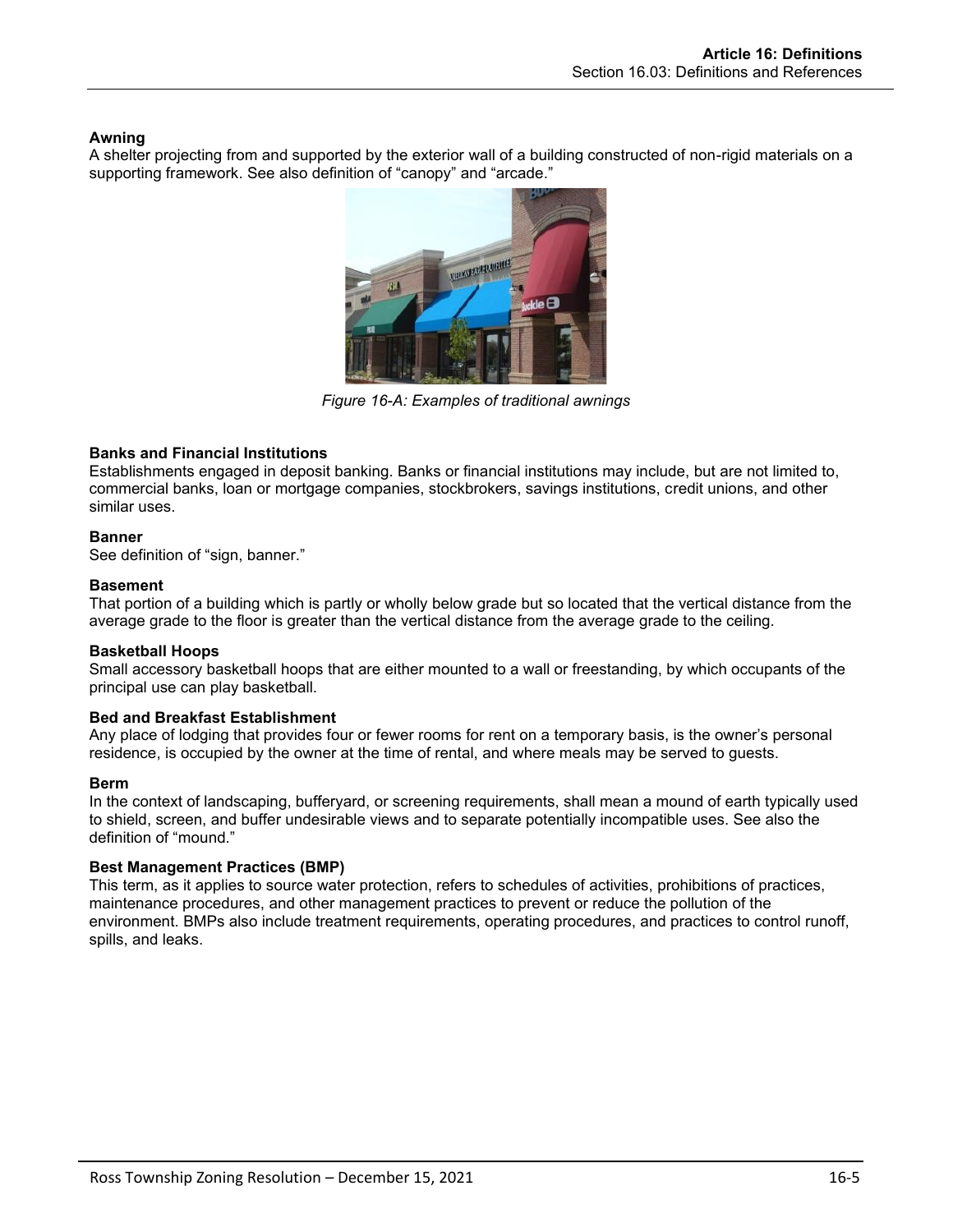# **Block Face**

All lots that have frontage on the same street as the subject lot between an intersecting street or other boundary.



*Figure 16.03-B: Illustration of block face*

# **Board of Trustees**

The Ross Township, Butler County, Ohio, Board of Township Trustees

#### **Board of Zoning Appeals (BZA)**

The Ross Township, Butler County, Ohio, Board of Zoning Appeals

#### **Borehole**

This term, as it applies to source water protection, refers to a hole drilled/cored into the ground vertically to obtain geological information, release water, etc.

#### **Buffer or Bufferyard**

An area of natural or planted vegetation adjoining or surrounding a land use and unoccupied in its entirety by any building structure, paving or portion of such land use, for the purposes of separating, screening, and softening the effects of the land use, no part of which buffer is used for active recreation or parking, or interior access drives. A buffer may include a wall, fence, or berm as provided in accordance with the provisions of Article 11: Landscaping Standards.

#### **Building**

Any structure, either temporary or permanent, that has a roof supported by columns or walls, and intended for the shelter, or enclosure of persons, animals, or property of any kind.

# **Building Frontage**

See definition of "frontage, building."

#### **Building Height**

The vertical distance of a building as measured pursuant to Section <>.

#### **Building Line (Front Façade)**

A line that runs parallel and adjacent to the primary front building façade. See definition of "façade, primary."

# **Building, Accessory**

A building on the same lot with, and of a nature customarily incidental and subordinate to the principal building.

#### **Building, Nonconforming**

A building that lawfully occupied a lot at the effective date of this resolution, or amendments thereto, and that does not currently conform to the regulations of the applicable zoning district.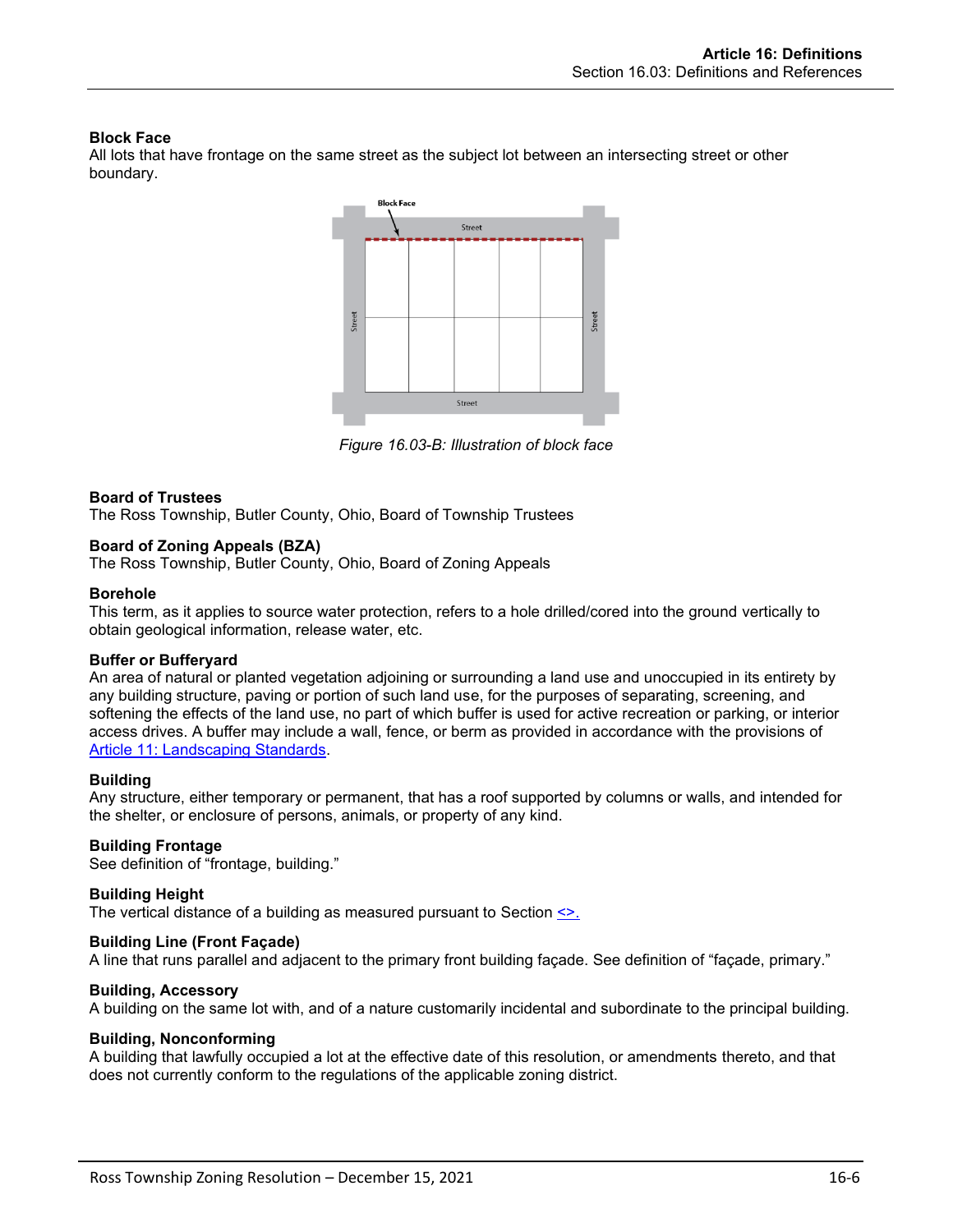# **Building, Principal**

The building containing the main or principal uses on the lot.

# **BUSTR**

Bureau of Underground Storage Tank Regulations.

# **Canopy**

A permanent structure made of cloth, metal or other material attached or unattached to a building for the purpose of providing shelter to patrons or automobiles, or as a decorative feature on a building wall. A canopy is not a completely enclosed structure but typically is supported by features other than the building façade (e.g., structural legs, building extensions, etc.). See also definition of "awning."



*Figure 16-C: Example of a canopy and related sign*

# **Cemeteries**

A place for interment of human or animal remains or cremated remains, including a burial park for earth interments, a mausoleum for vault or crypt interments, a columbarium for cinerary interments, or a combination thereof.

# **CERCLA**

The Comprehensive Environmental Response, Compensation, and Liability Act of 1980 (42 U.S.C. 9601 et seq., Pub. L. 96-510, December 11, 1980), as amended by the Superfund Amendments and Reauthorization Act (SARA) of 1986 (Pub. L. 99-499, October 17, 1986; 100 Stat. 1613). All references to CERCLA within this regulation are meant to indicate CERCLA, as amended by SARA.

# **Churches and Places of Worship**

A building used principally for religious worship. The word "churches and places of worship" or "church" shall not include or mean an undertaker's chapel or a funeral home. Such places shall exist as public buildings, and as such, shall meet state and local building codes.

# **Collocation**

Locating wireless telecommunication antenna(s) and associated equipment from more than one provider on a single wireless telecommunication-communication tower.

#### **Commercial Entertainment or Recreation (Indoors)**

Land or facilities operated as a business and which are open to the general public for a fee that shall include, but is not limited to: roller blade rental, billiard parlors, ice skating rinks, indoor swimming pools, indoor soccer arenas, bingo parlors, and other similar businesses.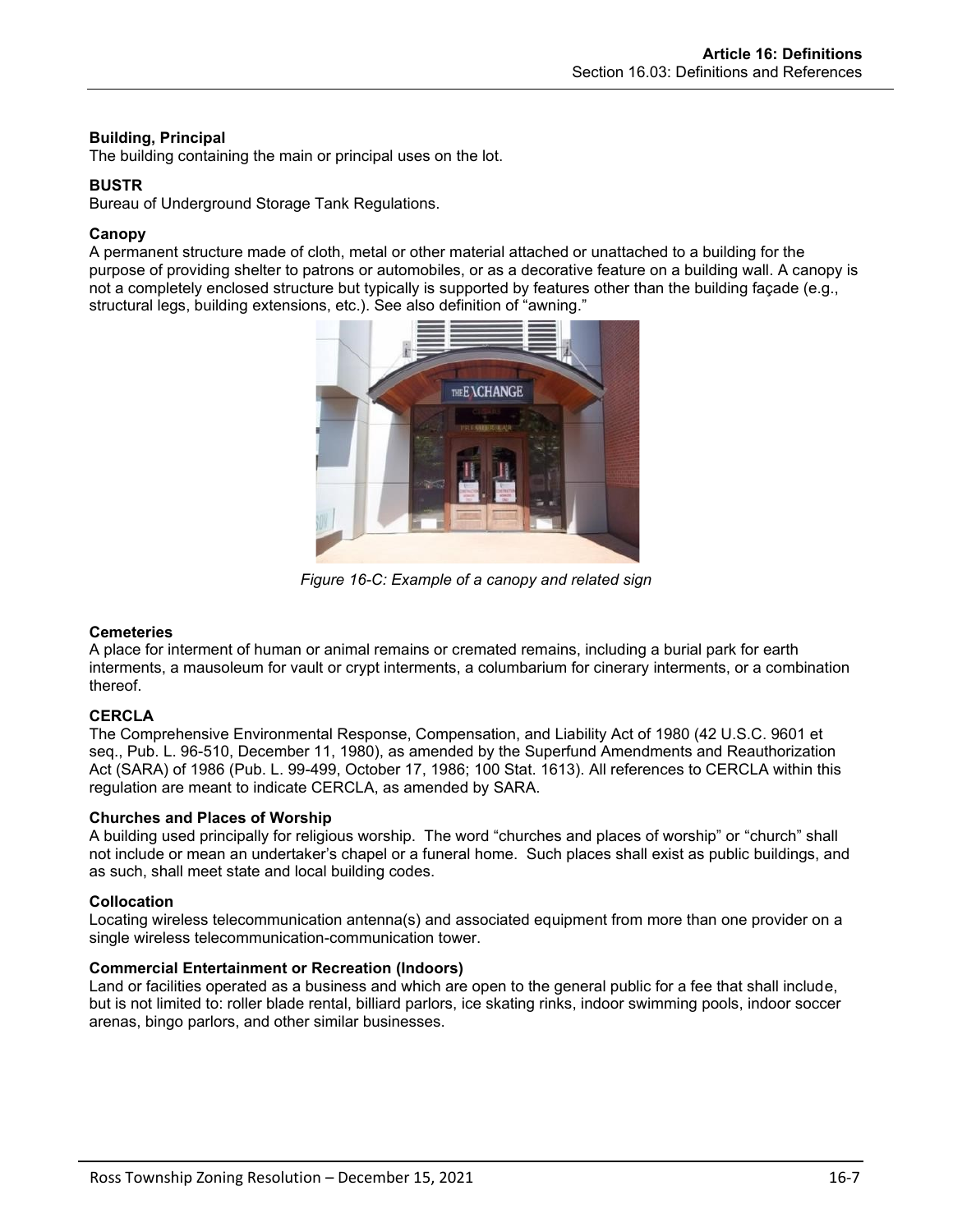#### **Commercial Entertainment or Recreation (Outdoors)**

Land or facilities operated as a business and which are open to the general public for a fee that shall include, but is not limited to: pay-to-play athletic fields, golf courses, outdoor swimming pools, amusement parks, racetracks (animal racing only) and other similar businesses. Commercial recreation facilities shall not include "active parks and recreation" uses that are owned either publicly or by a non-profit organization, and opened to the general public.

#### **Commercial Message or Speech**

Any sign, wording, logo or other representation that, directly or indirectly, names, advertises or calls attention to a business, product, service or other commercial activity.

#### **Common Areas**

Parcels of land, together with the improvements thereon, the use and enjoyment of which shall be shared by the owners and occupants of the individual building sites within a development.

#### **Community Centers**

A building used for the meeting, recreation, or social activity designed to accommodate and serve the residents of a subdivision or development to which the use is associated with and that may be privately owned or jointly owned by property owners.

#### **Community Garden**

A single piece of land that is gardened collectively, as an accessory use, by a group of persons, which may include individual garden plots designated for individual gardens.

#### **Confined Animal Feeding Operations**

This term, as it applies to source water protection, refers to any livestock operation which confines animals for at least 45 days in a 12 month period in an area where grass or other vegetation is not maintained during the normal growing season and the type and number of animals that is stabled or confined falls within any of the following ranges: 200-699 mature dairy cows (milked and dry), 300-999 veal calves, 300-999 cattle other than mature dairy cows or veal calves (includes heifers, steers, bulls and cow/calf pairs), 750-2,499 swine each weighing 55 pounds or more, 3,000-9,999 swine each weighing less than 55 pounds, 150-499 horses, 3,000- 9,999 sheep or lambs, 16,500-54,999 turkeys, 9,000-29,000 laying hens or broilers, 37,500-124,999 chickens other than laying hens, 25,000-81,999 laying hens and 10,000-29,999 ducks. The term shall not include, for the purposes of source water protection, any barn used for housing and feeding animals when the floor of the animal containment and feeding areas is constructed of an impervious surface.

#### **Construction Dumpsters and Portable Toilet Facilities**

Temporary facilities used for the collection of trash and solid waste on a construction site.

#### **Construction Trailers**

A mobile home, trailer, or similar temporary structure that is used as an office or for storage in conjunction with a construction project.

#### **County**

Butler County, Ohio and any of its designated agents.

#### **Cul-De-Sac**

A street having only one outlet for vehicular traffic (to another street) and where the other terminus is either a turnaround or is a dead-end or stub street to an adjacent, undeveloped property.

#### **Cultural Institutions**

Public or private facilities used for display, performance, or enjoyment of heritage, history, or the arts. This use includes, but is not limited to, museums, libraries, art performance venues, cultural centers, and interpretative sites but does not include movie theaters.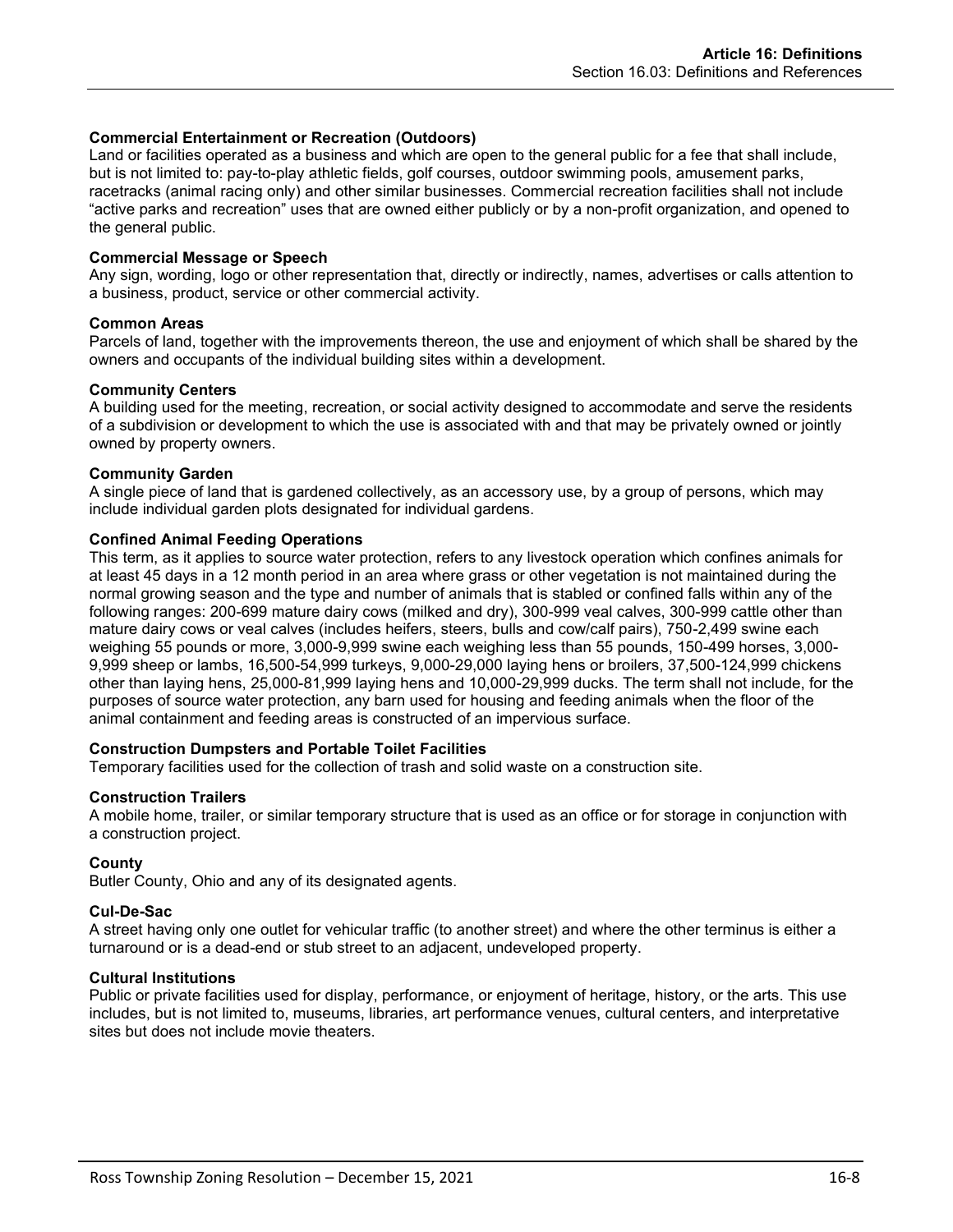# **Day Care Centers (Adult or Child)**

A facility operated for the purpose of providing care, protection, and guidance to individuals during part of a 24 hour day. This term includes nursery schools, preschools, adult day care centers, child day care centers, and similar uses. Day care center does not include public or private educational facilities or any facility offering care to individuals for a full 24-hour period. See also definition for "Type-B Family Day Care Home"

# **DBH**

See "diameter-at-breast height"

#### **Decks**

A flat surface, that is not paved, which is capable of supporting weight similar to a floor, constructed outdoors and elevated from the ground that is either freestanding or attached to a building. Decks may also include stairways. Decks are unenclosed by solid or nonsolid walls or a roof. If a pergola or other roof structure is attached to the principal building and extends over the deck, then then the deck and roofing shall be considered a porch.



*Figure 16.03-D: Example of a deck.*

#### **Density**

The quotient of the total number of dwelling units as divided by total area of the site. Unless otherwise specified in this resolution, density shall mean gross density as defined in "density, gross."

#### **Density, Gross**

Unless otherwise defined, gross density shall be the total number of dwelling units divided by the gross area of a site (including streets, easements, rights-of-way, open space set-asides, and/or other public dedications established as part of the development.).

#### **Density, Net**

The total number of dwelling units divided by the gross area of the site minus any land used for streets, easements, rights-of-way, open space set-asides, and/or other public dedications.

#### **Detached Accessory Buildings or Structures**

Accessory buildings or structures that are detached from the principal building or structure including, but not limited to, garages, gazebos, permanent outdoor kitchens (if they require a water, sewer, or building permit), storage sheds, and other structures.

#### **Development**

Any manmade change to improved or unimproved land, including but not limited to the construction of buildings or other structures, mining, dredging, filing, grading, paving, excavation, or drilling.

#### **Development Review**

The procedure for evaluating an application and making a recommendation or decision as outlined in in Article 3: Review Procedures.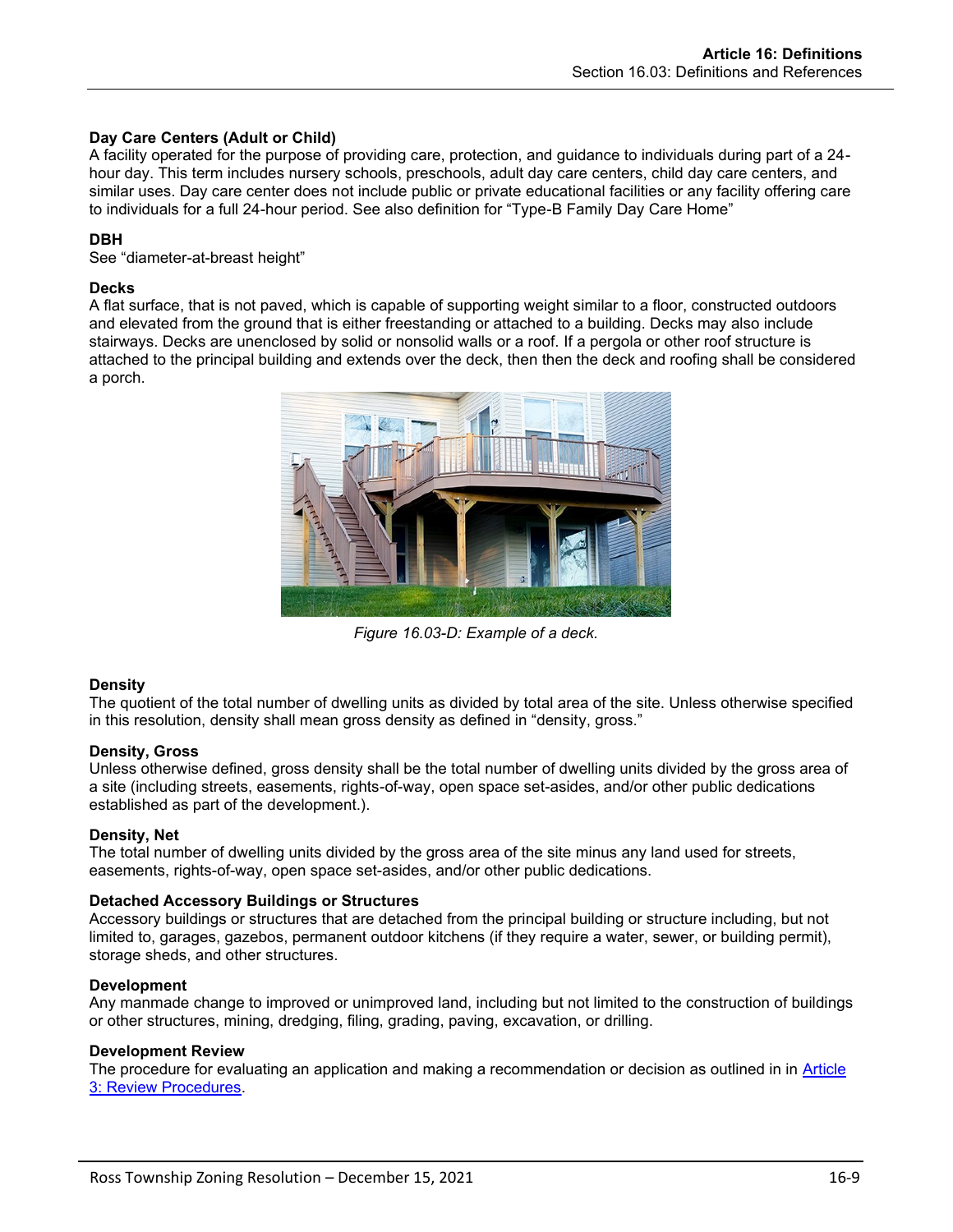#### **Diameter-at-Breast Height (DBH)**

DBH is used to measure the caliper of a tree trunk at the specific height of 4.5 feet above the ground.

### **District**

See definition of "zoning district."

### **Drive-Through Facilities**

An establishment that encourages or permits customers to receive services, or obtain goods while remaining in their motor vehicles.

### **Driveway**

A private way, other than a street or alley, that provides access to one lot of record for the use of vehicles and pedestrians unless approval has been granted for a shared driveway in which case, the driveway may serve multiple uses.

# **Dry Well**

A type of drainage well used for the underground disposal of storm water runoff from paved areas, which include parking lots, streets, highways, residential subdivisions, and building rooftops; agricultural areas; and industrial areas.

#### **Dwelling**

A building or portion thereof used exclusively for permanent residential purposes, including single-family, twofamily, and other attached dwellings, but not including hotels, motels, tents, recreational vehicle, cabins, or boarding or lodging houses.

# **Dwelling Unit**

A single unit of one or more rooms providing complete, permanent independent living facilities for one or more persons including permanent provisions for living, sleeping, eating, cooking, and sanitation but not including a tent, cabin, hotel, motel recreational vehicle, or other temporary or transient structure or facility. A dwelling unit shall not include a mobile home or recreational vehicle, camping equipment, or a manufactured home except for permanently sited manufactured housing that conform to the requirements for such uses.

#### **Dwelling, Multi-Family**

A building or portion thereof design for or used exclusively for residential purposes by three families or housekeeping units.

#### **Dwelling, Single-Family**

A building designed for or used exclusively for residential purposes by one family or housekeeping unit.

#### **Dwellings, Two-Family**

A building or portion thereof design for or used exclusively for residential purposes by two families or housekeeping units.

#### **Easement**

Authorization by a property owner for the use by another, for a specified purpose, of any designated part of his or her property.

#### **Educational Facilities (Primary and Secondary)**

A public or private facility that provides a curriculum of primary, elementary, secondary or college preparatory academic instruction, including, but not limited to, kindergartens, elementary schools, junior high schools, and high schools. This definition shall not be deemed to include colleges, trade or business schools, or other postsecondary education facilities. See also "educational facilities, higher."

#### **Educational Facilities, Higher**

Any private or public secondary educational institution that includes, but is not limited to: colleges and universities, trade schools, business schools, seminaries, or any other institution providing collegiate level curriculum.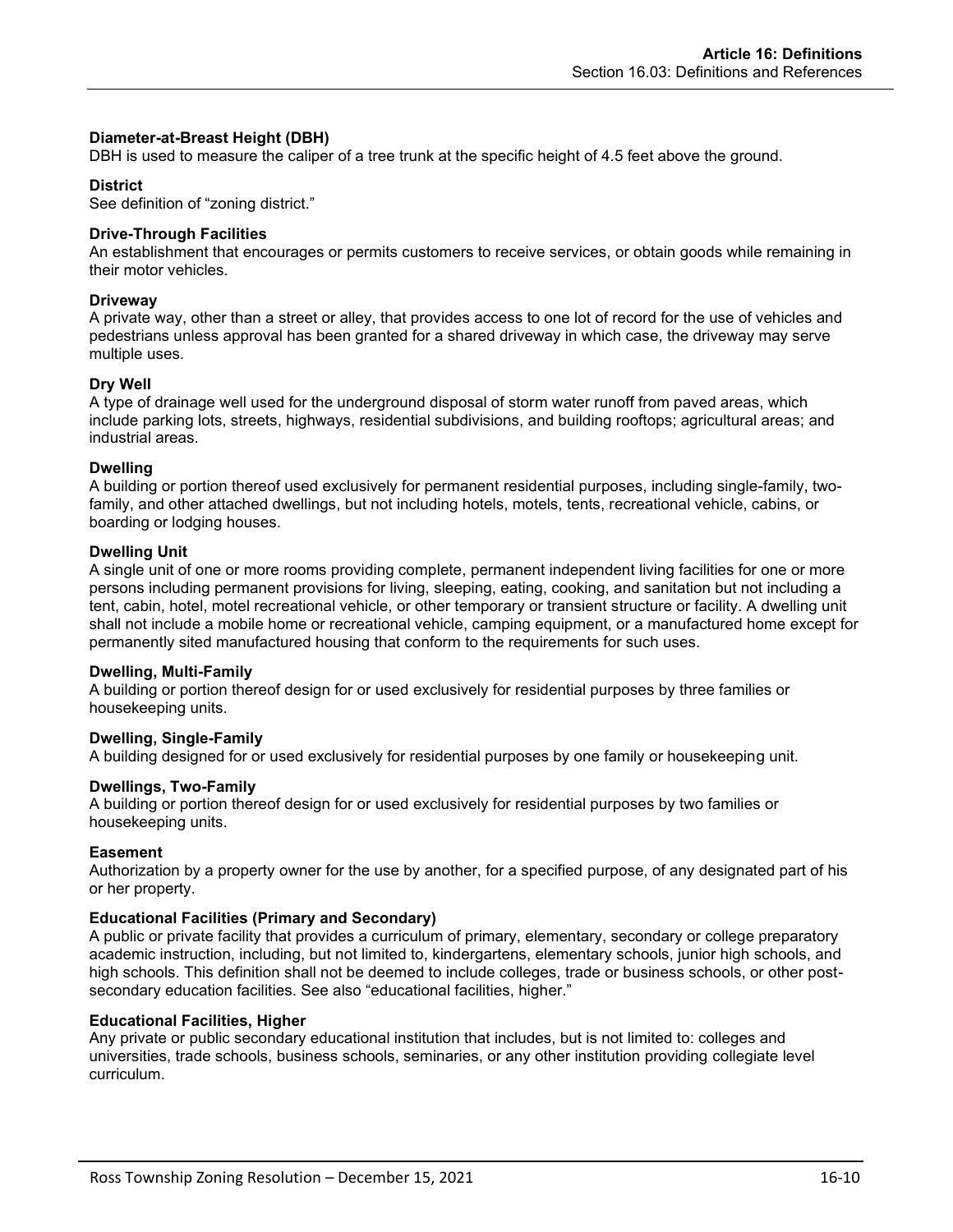### **Electronic Message Center**

A sign designed so that the characters, letter or illustrations can be changed or rearranged automatically on a lampbank or through mechanical means (e.g. electronic or digital signs).

#### **EPCRA**

The Emergency Planning and Community Right-To-Know Act of 1986, also known as the Title III of the Superfund Amendments and Reauthorization Act (SARA) of 1986 (Pub. L. 99-499, 42 U.S.C. 960).

### **Escort**

A person who, for any form of consideration, agrees or offers to act as a companion, guide, or date for another person, or who agrees or offers to privately model lingerie or to privately perform a striptease for another person.

# **Escort Agency**

A person or business association who furnishes, offers to furnish, or advertises to furnish escorts as one its primary business purposes for a fee, tip, or other consideration.

#### **Essential Services**

The location, erection, construction, reconstruction, change, alteration, maintenance, removal, use or enlargement by public utilities, county, or other governmental agencies of streets, roads, underground, surface or overhead gas, electrical, steam, fuel or water transmission or distribution systems, collection, supply or disposal systems; including towers, poles, wires, mains, drains, sewers, pipes, conduits, cables, fire alarm and police call boxes, traffic signals, hydrants and similar accessories and the use of land in connection therewith, for the furnishing of adequate service by such utilities or governmental departments for the public health, safety and general welfare.

# **Existing Facility Or Existing Storage Unit**

This term, as it applies to source water protection, refers to any facility or regulated substance storage unit in operation or for which construction commenced on or before the effective date of this resolution. Construction of a facility or regulated substance storage unit has commenced if:

- The owner or operator has obtained the Federal, State and local approvals or permits necessary to begin physical construction; and either
- A continuous on-site, physical construction program has begun; or the owner or operator has entered into contractual obligations for physical construction of the facility or regulated substance storage unit which cannot be canceled or modified without substantial loss.

#### **Expansion**

An increase in the size of an existing structure or use, including physical size of the land, building, parking, or other improvements or structures.

#### **Extremely Hazardous Substance**

Any substance listed by the United States Environmental Protection Agency under 40 CFR Part 355 appendixes A and B; and any substance listed by the commission pursuant to divisions (B)(4) and (C)(5) of Section 3750.02 of the Ohio Revised Code.

### **Eyebrow (Street or Road)**

An eyebrow is a rounded expansion of a street beyond the normal curb line.

#### **Facade**

The exterior wall on the front, side, or rear elevation of the building regardless of whether the building side faces a street.

#### **Façade, Front**

The façade of a building that contains the primary entrance of the building.

# **Façade, Primary**

For the purpose of the sign regulations, a primary façade shall be deemed a façade that faces directly onto a public street. See Section <> for the rules on determining the primary façade.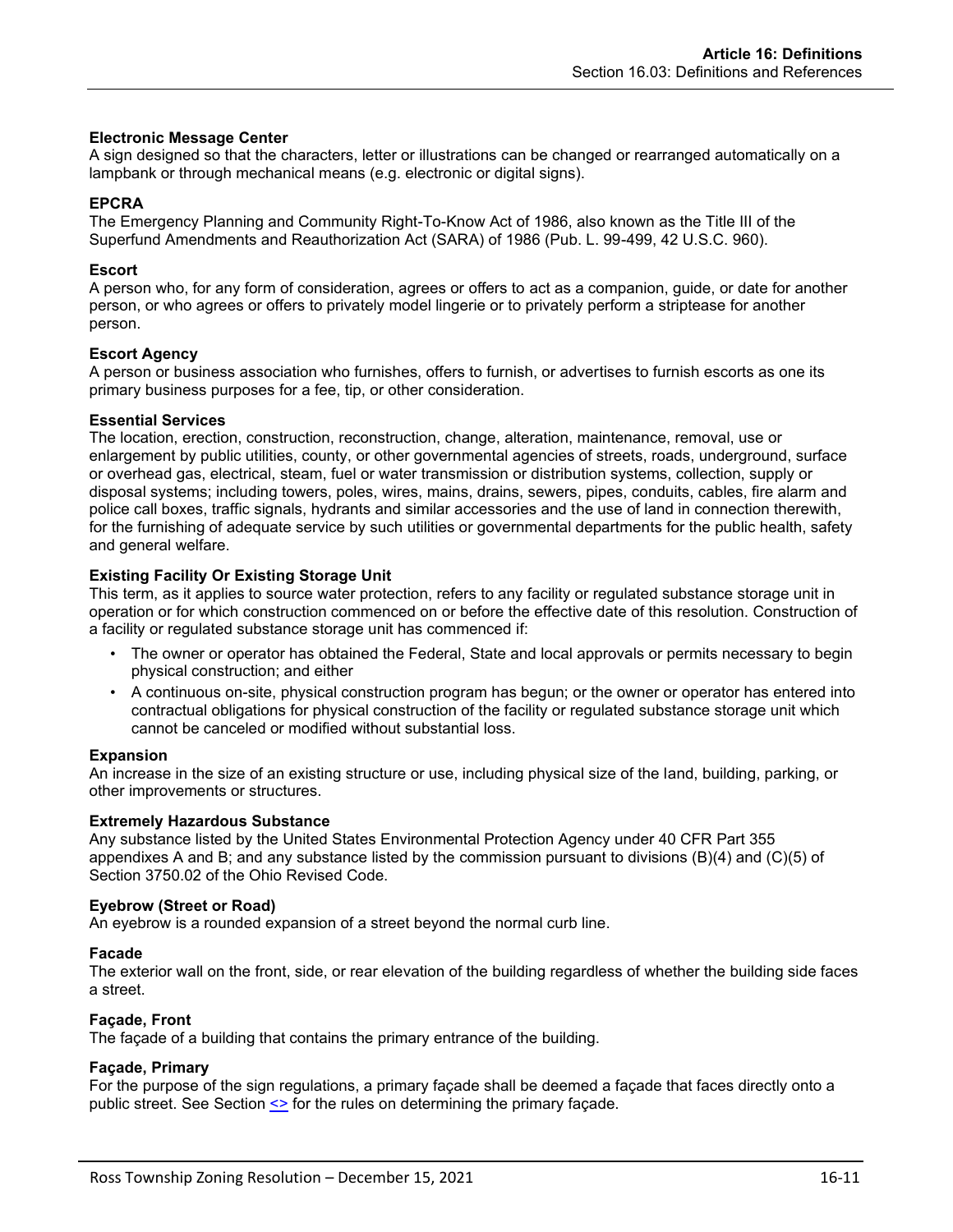# **Façade, Secondary**

For the purpose of the sign regulations, a secondary façade shall be deemed a façade that does not face directly onto a public street. See Section <> for the rules on determining the secondary façade.

#### **Facility**

This term, as it applies to source water protection, refers to all contiguous land and related structures, appurtenances, and improvements on land with the same facility operator. A facility may consist of several operations. For these purposes, contiguous land shall include land separated by a public right-of-way so long as such land would otherwise be contiguous. The term facility includes all principal and accessory uses, including residential uses.

# **Facility Operator**

This term, as it applies to source water protection, refers to the person or designee in possession or control of a facility or regulated substance storage unit, regardless of whether such person is the owner, lessee, or other possessor. The term also includes contractors or site managers at construction sites who are responsible for the general management of regulated substances located on site.

# **Farm Market**

The use of any land or a structure for the sale of produce in accordance with the provisions of 8.01: Accessory Use Regulations.

#### **Fence**

An artificially constructed barrier of wood, masonry, stone, wire, metal, or other manufactured material or combination of materials erected to enclose, screen, or separate areas.

#### **Flag**

Any fabric or other flexible material attached to or designed to be flown from a flagpole or similar device.

#### **Footcandle**

A unit of illumination produced on a surface, all points of which are one foot from a uniform point source of one candle.

#### **Footprint**

The area of a building measured from the exterior surface of the exterior walls at grade level.

# **Frontage, Building**

The length of the facade of an enclosed building facing a public or private street. See [Figure 16-E.](#page-11-0)

### **Frontage, Street**

The distance for which the front boundary line of the lot and the street line are coincident.



<span id="page-11-0"></span>*Figure 16-E: An illustration of street frontage versus building frontage*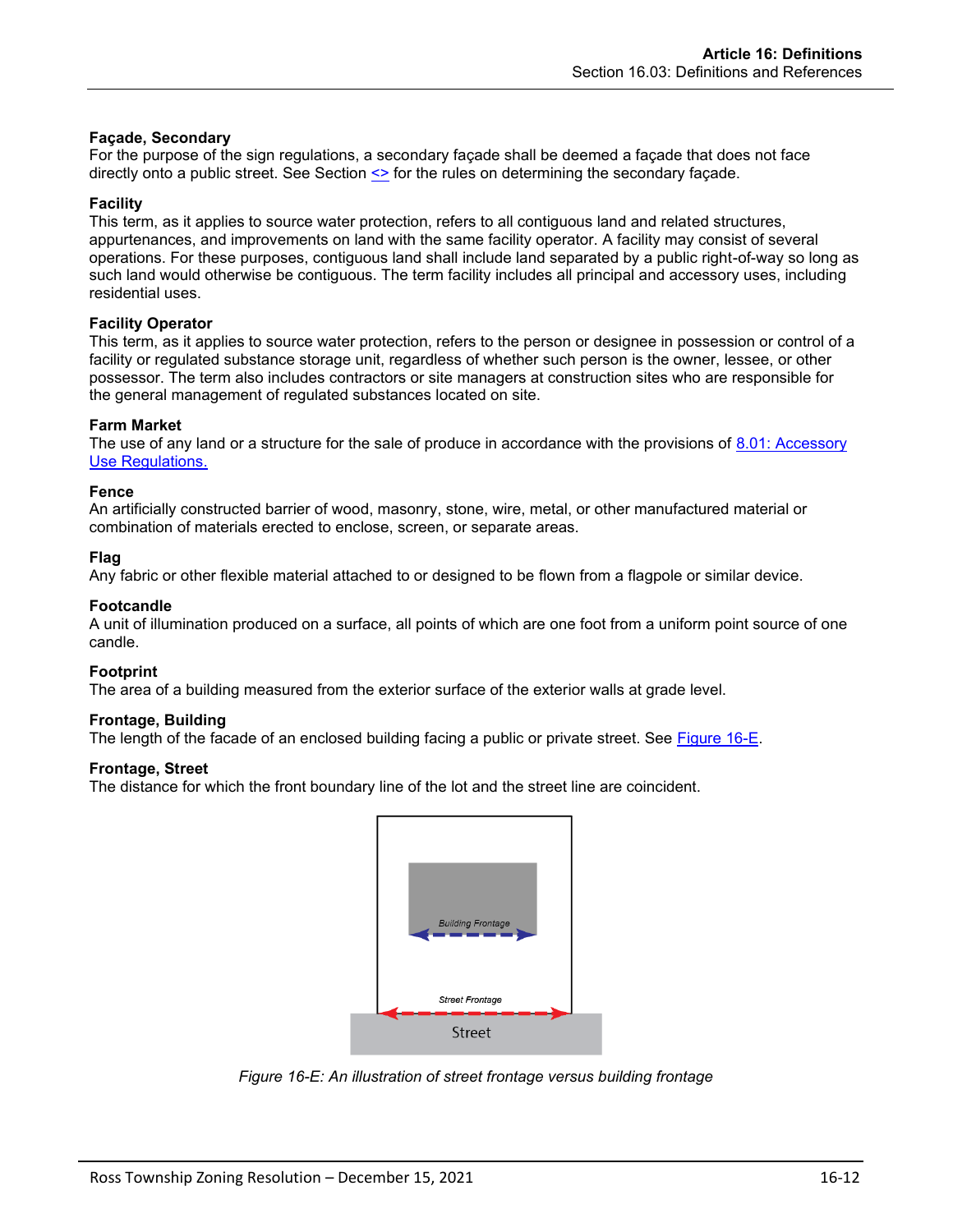# **Fuel Stations**

An establishment that sells unleaded and diesel gasoline or any other fuel used for in vehicles.

#### **Funeral Homes or Mortuaries**

A building or part thereof used for human funeral services. It may include space for the embalming and other services used in the preparation of the dead for burial, the storage of caskets, funeral urns, and other related uses and supplies; the storage of funeral vehicles; facilities for cremation; and chapels.

#### **Garage**

An accessory building primarily intended for and used for the enclosed storage or shelter of private motor vehicles of the owner or occupant of the principal building.

#### **General Offices (Administrative, Professional, Business)**

Establishments providing executive, management, administrative, or professional services including, but not limited to, real estate, architecture, legal, travel, employment, advertising, design, engineering, accounting, and similar uses.

#### **Geothermal Well**

This term as it applies to source water protection, refers to well(s) that have been drilled to access and utilize heat from within the earth.

#### **Glare**

Direct light that causes annoyance, discomfort or loss in visual performance and visibility.

#### **Government Offices and Buildings**

Buildings or office space utilized for the provision of services by Ross Township, an Ohio municipality, Butler County, the State of Ohio, or the Federal Government.

#### **Grade**

The average level of the finished surface of the ground adjacent to the sign, building, or other structure being measured.

#### **Grass**

A species of perennial grass grown as permanent lawns or for landscape purposes, as distinguished from those species grown for agricultural or commercial seed purposes.

#### **Great Miami Buried Valley Aquifer**

A regionally extensive groundwater aquifer system providing drinking water to communities throughout central and southwest Ohio. The Great Miami Buried Valley Aquifer is a designated Sole Source Aquifer under the federal Safe Drinking Water Act, signifying a protected status as a valued natural resource.

#### **Ground Cover**

A plant growing less than two feet in height at maturity that is grown for ornamental purposes. Ground covers are used as an alternative to grasses. On slopes, ground covers control erosion while eliminating the maintenance of mowing on hillsides. Ground covers also provide permanent covering of open ground to prevent erosion and/or create visual appeal.

#### **Groundwater**

All the water naturally occurring beneath the surface of the ground, excluding those waters in underground piping for water, wastewater, and/or storm water distribution/collection systems.

#### **Hamilton To New Baltimore Groundwater Consortium**

A consortium of public and industrial groundwater suppliers and users in the Hamilton to New Baltimore area of Butler and Hamilton Counties, Ohio. Members at the time of adoption of this Article are: Greater Cincinnati Water Works, City of Fairfield, City of Hamilton, Southwest Regional Water District, MillerCoors LLC, Butler County Water and Sewer, Southwestern Ohio Water Company, and their successors.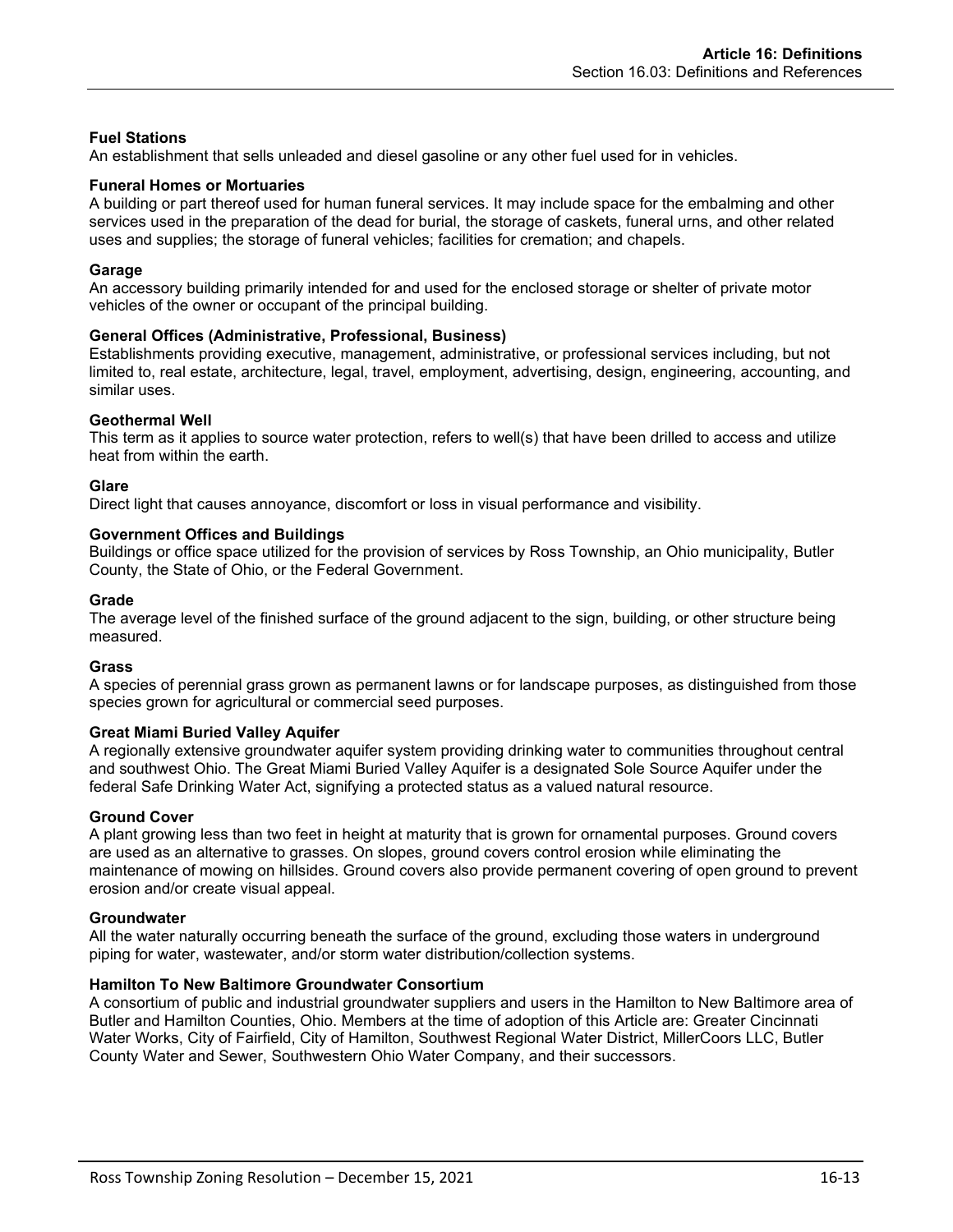# **Hedge**

A line of closely spaced shrubs and tree species, planted and trained in such a way as to form a barrier, screen, or to mark the boundary of an area.

### **Home Occupations**

An occupation or profession which is incidental to and carried on entirely within a dwelling unit excluding an attached garage or patio area, by resident occupants of the dwelling unit and which occupation is clearly incidental to and accessory to the residential use of the property.

#### **Hospitals**

A facility providing physical or mental health services, outpatient care, inpatient accommodations, and medical or surgical care of the sick or injured.

#### **Hotel and Motels**

A building in which lodging, with or without meals, is offered for compensation and in which there are more than five sleeping rooms. Hotels and motels may include typical accessory uses within the principal building including, but not limited to, swimming pools, bars, and restaurants.

#### **Housekeeping Unit**

One or more related or non-related persons lawfully occupying a dwelling unit and living together as a single group on a permanent basis, and doing their own cooking and sleeping on the premises as distinguished from a group temporarily occupying a bed and breakfast establishment, hotel, motel, or group home.

#### **Impervious Surface**

Any surface which prevents the absorption of regulated substances into surrounding soils or other pervious surface areas, and which will not react with the regulated substance being stored in such a way that the surface will deteriorate and no longer be impervious.

#### **Industrial Service Uses**

Establishments primarily engaged in rendering services to office, business, or industrial establishments on a fee or contract basis, such as advertising and mailing; building maintenance; employment services; management and consulting services; protective services; office equipment rental and leasing; commercial research; development and testing; photo finishing; machine repair, and personal supply services.

#### **Kennels, Animal Training, and Animal Day Cares**

Any lot or premises, on which four or more dogs, cats or other household animals (not owned by the owner or operator of the establishment) are bred, boarded, cared for, or trained for commercial purposes.

# **Landscape Material**

Landscaping consists of:

- Material such as, but not limited to, living trees, shrubs, vines, lawn grass, ground cover, and landscape water features; and
- Non-living durable material commonly used in landscaping including, but not limited to, rocks, pebbles, sand, decorative walls and fences, brick pavers and earthen mounds, but excluding pavements for vehicular use.

#### **Landscaping**

The improvement of a lot, parcel, tract of land, or portion thereof, with grass, shrubs, and trees. Landscaping may include pedestrian walks, flower beds, trees, shrubs, and ornamental objects such as fountains, statuary, and other similar natural and artificial objects.

#### **Light Industrial Uses**

The manufacturing, processing, or assembly of products within a fully enclosed structure where noise, odor, light, or vibrations is not noticeable from the adjacent properties.

#### **Light Trespass**

Light emitted by a lighting fixture that falls beyond the boundaries of the property on which the fixture is installed.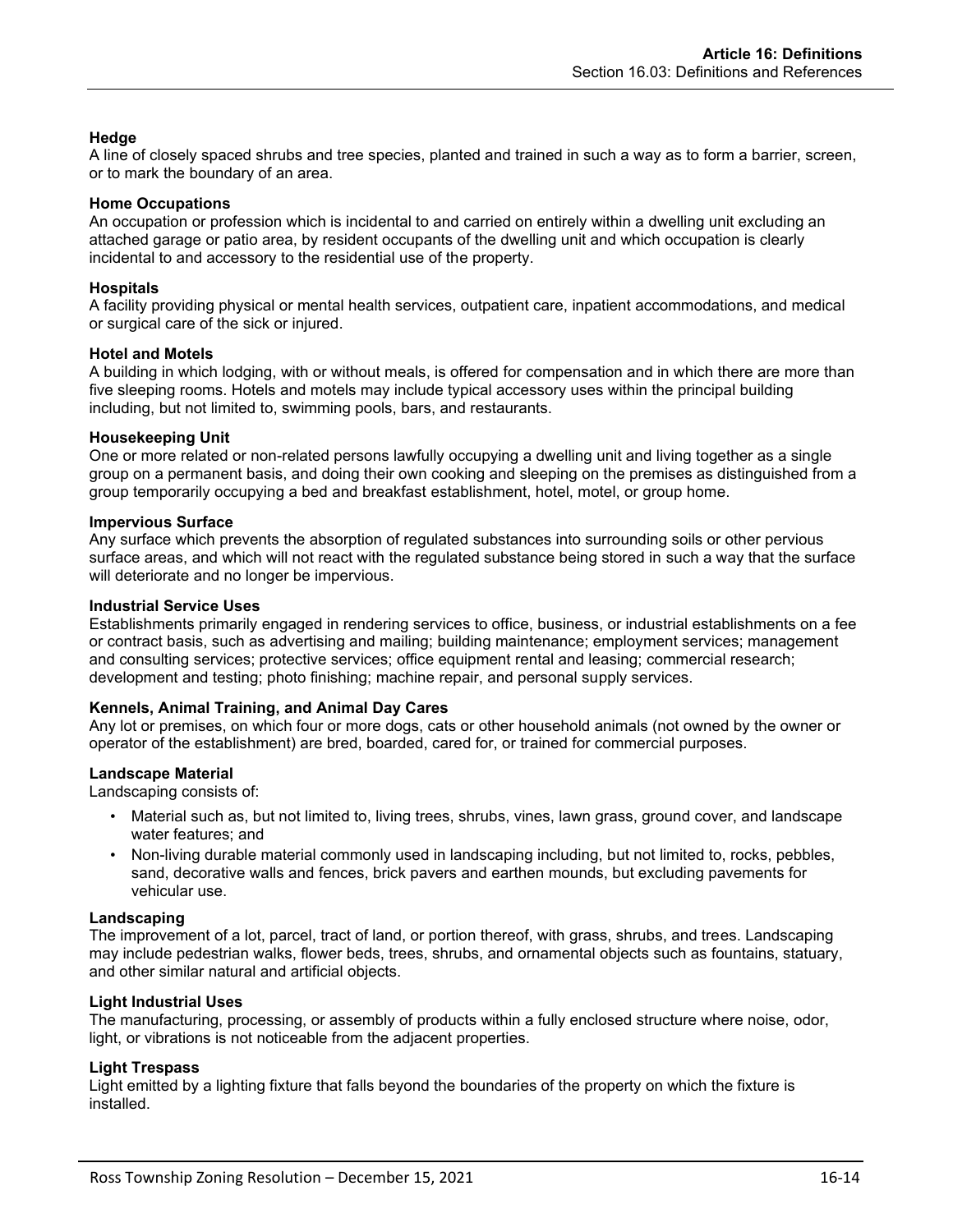# **Light, Cutoff**

An artificial outdoor light source designed to ensure that no light is directly emitted above a horizontal line parallel to the ground as regulated and illustrated in Section 9.01: Exterior Lighting.

# **Light, Non-Cutoff**

An artificial outdoor light source designed to allow light to be directly emitted above a horizontal line parallel to the ground as regulated and illustrated in Section 9.01: Exterior Lighting

# **Loading Space**

An off-street space on the same lot with a building, or a group of such buildings and accessory buildings, or utilized for the principal use and accessory use.

# **Lot**

A parcel of land that is part of a plat, legally recorded in the Recorder's Office of Butler County, Ohio, occupied or intended to be occupied by a principal use or structure, together with any accessory structures or uses and such accessways, parking area, yards, and open spaces required in this resolution.

# **Lot Area**

The total area within the lot lines of a lot as measured in accordance with Section 5.05(A): Measurements, Computations, and Exceptions.

# **Lot Coverage**

That portion of a lot that is covered by the principal and accessory building, structures, and surfaces that prevent the passage or absorption of stormwater including paving and driveways (impervious surfaces).

# **Lot Line, Front**

The front lot line, which is coterminous with the street right-of-way. A front lot line is generally parallel to or less than 45 degrees to the rear lot line. The front lot line is generally opposite the rear lot line except as may be identified in Section 5.05(A): Measurements, Computations, and Exceptions.

#### **Lot Line, Rear**

A lot line opposite a front yard. A rear lot line is generally parallel to or less than 45 degrees to the front street right-of-way line. See Section 5.05(A): Measurements, Computations, and Exceptions.

# **Lot Line, Side**

A lot line generally extending perpendicular to the front and rear lot lines. The side lot line extends between the front lot line and the rear lot line. See Section 5.05(A): Measurements, Computations, and Exceptions.

#### **Lot Lines**

The property lines bounding the lot.

#### **Lot, Corner**

A lot abutting upon two or more streets at their intersection or upon two parts of the same street, and in either case forming an interior angle of less than 135 degrees. See Section 5.05(A): Measurements, Computations, and Exceptions.

#### **Lot, Cul-De-Sac or Curved Street**

A lot with frontage along a curved street or cul-de-sac. See Section 5.05(A): Measurements, Computations, and Exceptions.

#### **Lot, Flag or Panhandle**

A lot that has limited frontage on a public street and where access to the public street is through a narrow strip of land that is commonly referred to as a panhandle. See Section 5.05(A): Measurements, Computations, and Exceptions.

#### **Lot, Interior**

A lot that has a single street frontage, a rear lot line, and at least two side lot lines. See Section 5.05(A): Measurements, Computations, and Exceptions.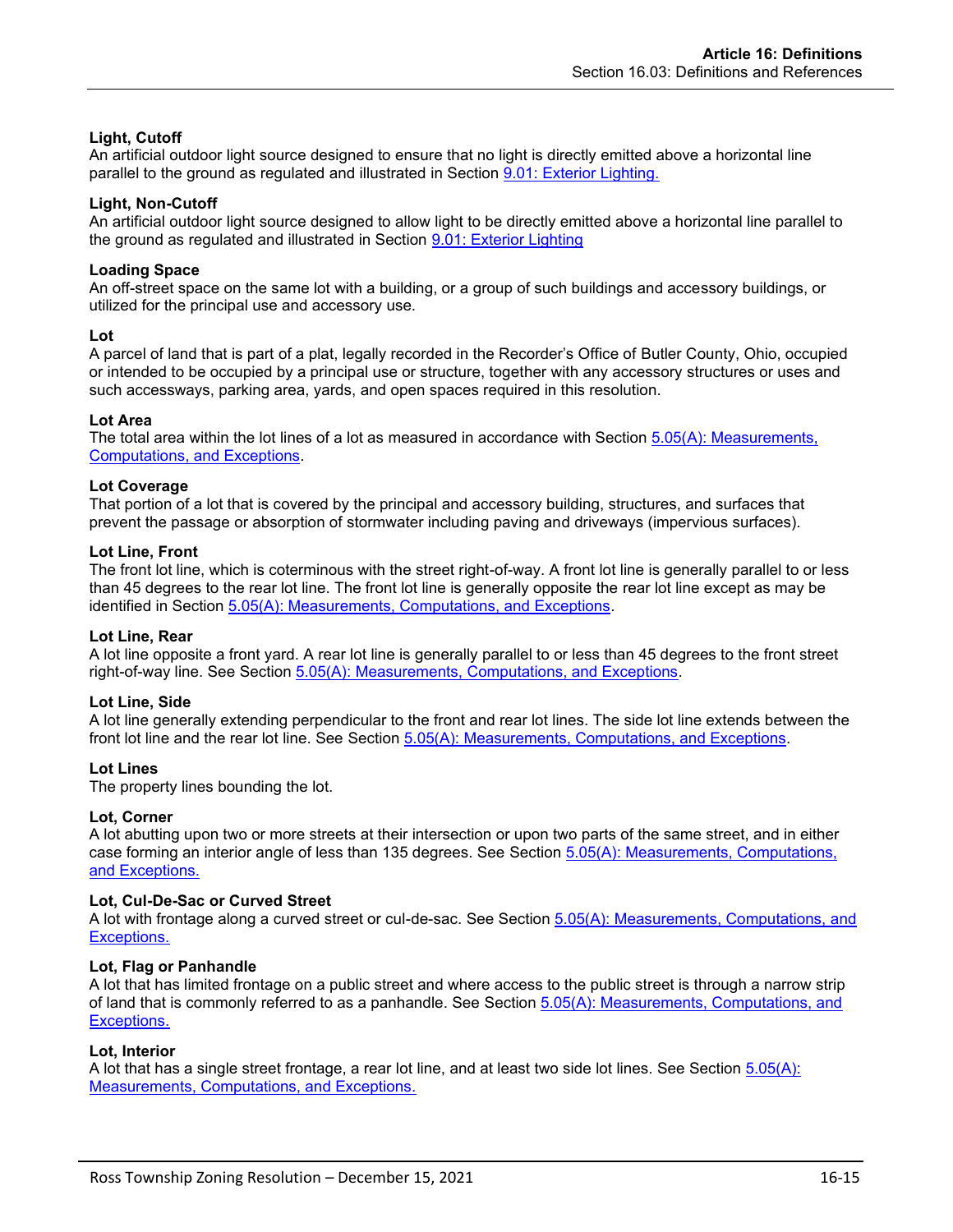# **Lot, Nonconforming**

A vacant lot that does not meet the minimum lot width, street frontage, and/or lot area requirements of the applicable zoning district.

### **Lot, Through**

A lot having a frontage on two non-intersecting streets, as distinguished from a corner lot. See Section 5.05(A): Measurements, Computations, and Exceptions.

#### **Maximum Extent Feasible**

That no feasible and prudent alternative exists, and all possible efforts to comply with the regulation or minimize the potential harm or adverse impacts have been undertaken. Economic considerations may be taken into consideration.

# **Medical and Dental Offices or Clinics**

Office or clinic uses concerned with the diagnosis, treatment, and care of human beings. This definition does not include hospitals, skilled nursing facilities, or personal care facilities

# **Medical Marijuana**

Marijuana that is cultivated, processed, dispensed, tested, possessed, or used for a medical purpose.

#### **Medical Marijuana Dispensary**

A use owned and operated by a person holding a dispensary license as allowed and issued by the State of Ohio for the purposes of dispensing medical marijuana to clients with a medical marijuana prescription. This use is specifically prohibited in the township.

# **Microbrewery, Microdistillery, or Microwinery**

An establishment with a primarily use as a bar or tavern where beer, liquor, wine, or other alcoholic beverage is manufactured on the premises in a limited quantity subordinate to the primary table service restaurant use. The gross floor area utilized in a microbrewery, microdistillery or microwinery for the production of beer, liquor, wine, or other alcoholic beverage shall be no greater than the gross floor area utilized for the associated bar or tavern. A microbrewery, microdistillery or microwinery may include some off-site distribution of its alcoholic beverages consistent with state law. A tasting room or taproom may exist in a microbrewery, microdistillery or microwinery where patrons may sample the manufacturer's products.

#### **Mining and Extraction**

A lot that is used for the extraction, removal, or basic processing of minerals, soil, or other natural resources from the earth. Such uses also include quarrying, mining, or other procedures typically done at an extraction site.

#### **Mixed Use Buildings**

A building that contains a commercial or office use and an attached residential use within a single building as provided for in this resolution.

#### **Monopole**

A single, slender and typically cylindrical, vertical structure to which antennas or antenna support structures are affixed.

#### **Multi-Tenant Developments**

A principal building with multiple uses of a similar use classification (e.g., commercial, industrial, etc.) but that has multiple tenant spaces and/or multiple use types. A strip mall or strip center with a mixture of retail uses such as restaurants, retail stores, and personal service establishments is an example of a multi-tenant building. Such use does not include any use within the residential use classification.

#### **New Facility Or New Storage Unit**

This term, as it applies to source water protection, refers to any facility or regulated substance storage unit beginning operation after the effective date of this resolution.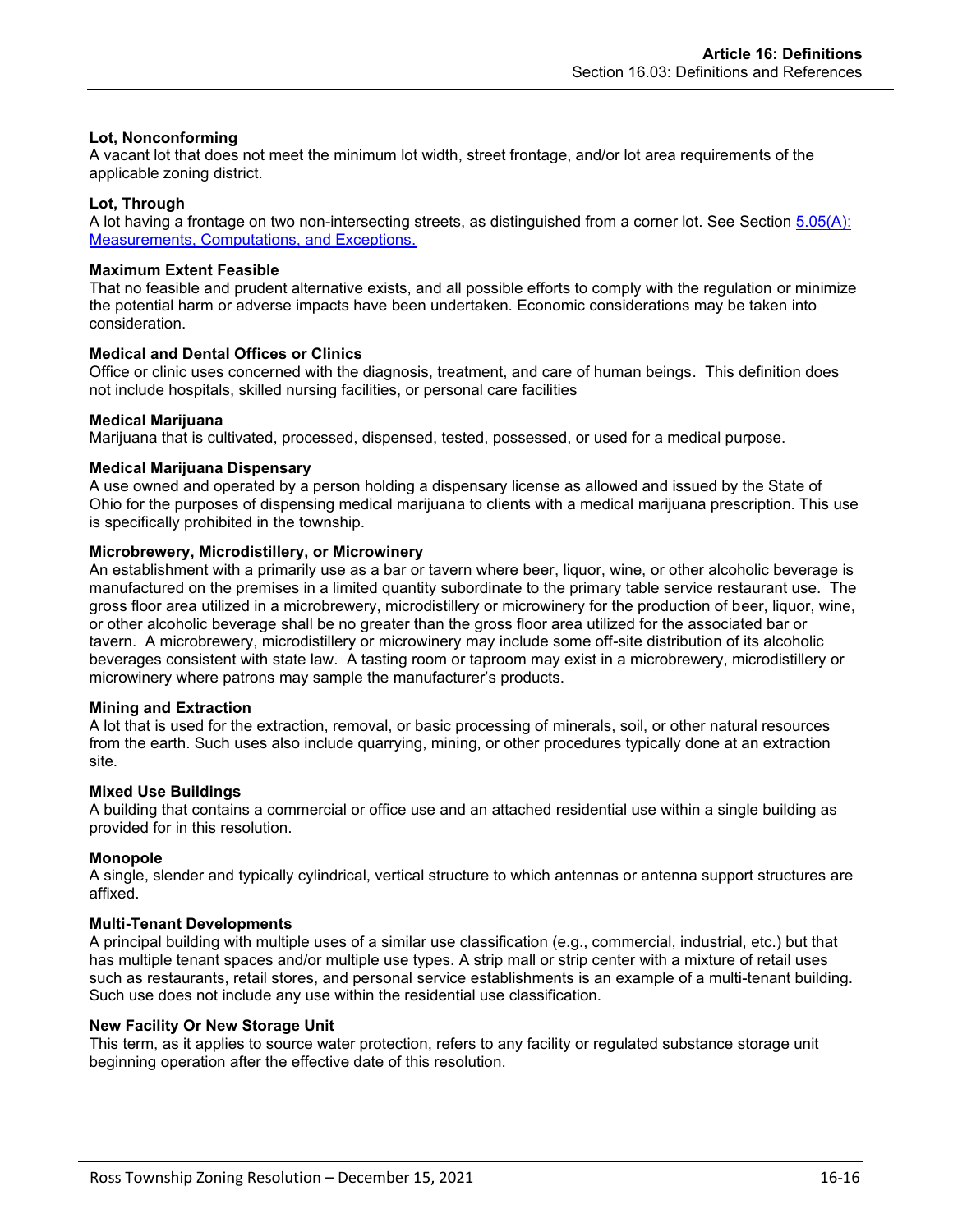#### **Noncommercial Message or Speech**

Any sign, wording, logo or other representation that is not classified or defined as "commercial message or speech."

# **Non-Conforming Facility Or Non-Conforming Storage Unit**

Any existing facility or regulated substance storage unit which, as of the effective date of this resolution, would otherwise be prohibited within a designated TOT.

#### **Nonconformity**

A use, lot, structure, building, sign, or lighting that does not comply with the provisions of this zoning resolution. See also the definitions for "use, nonconforming," "lot of record," "building, nonconforming," and "structure, nonconforming."

#### **Nude or Seminude Model Studio**

Any place where a person, who regularly appears in a state of nudity or semi-nudity, is provided for money or any other form of consideration to be observed, sketched, drawn, painted, sculptured, photographed, or similarly depicted by other persons. A modeling class or studio is not a nude or seminude model studio and is not subject to this article if it is operated in any of the following ways:

- By a college or university supported entirely or partly by taxation;
- By a private college or university that maintains and operates educational programs, the credits for which are transferable to a college or university supported entirely or partly by taxation;
- In a structure that has no sign visible from the exterior of the structure and no other advertising indicating that a person appearing in a state of nudity or semi-nudity is available for viewing, if in order to participate in a class in the structure, a student must enroll at least three days in advance of the class and if not more than one nude or seminude model is on the premises at any one time.

#### **Nudity, Nude, or State of Nudity**

The showing of the human male or female genitals, pubic area, vulva, anus, anal cleft, or cleavage with less than a fully opaque covering; or the showing of the female breasts with less than a fully opaque covering of any part of the nipple.

Regularly features or regularly shown means a consistent or substantial course of conduct, such that the films or performances exhibited constitute a substantial portion of the films or performances offered as a part of the ongoing business of the adult entertainment establishment.

#### **Nurseries or Greenhouses**

An establishment used for the growing, storage, and sale of legal garden plants, shrubs, trees, or vines for retail or wholesale sales.

#### **Nursery Schools or Day Care Centers (Children or Adults)**

As an accessory use, this term shall mean a facility operated for the purpose of providing care, protection, and guidance to individuals during part of a 24-hour day as an accessory to a public and institutional use. This term includes nursery schools, preschools, adult day care centers, child day care centers, and similar uses. Such use shall not include "Type-B Family Day Care Home."

#### **OAC**

The Ohio Administrative Code, as amended

# **OHIO EPA**

the Ohio Environmental Protection Agency.

#### **ORC**

The Ohio Revised Code, as amended

#### **Outdoor Dining**

Areas on sidewalks (public or private), patios, or other unenclosed areas, excluding vehicular use areas, which are designated for outdoor seating where patrons may be served food and beverage for on-site dining.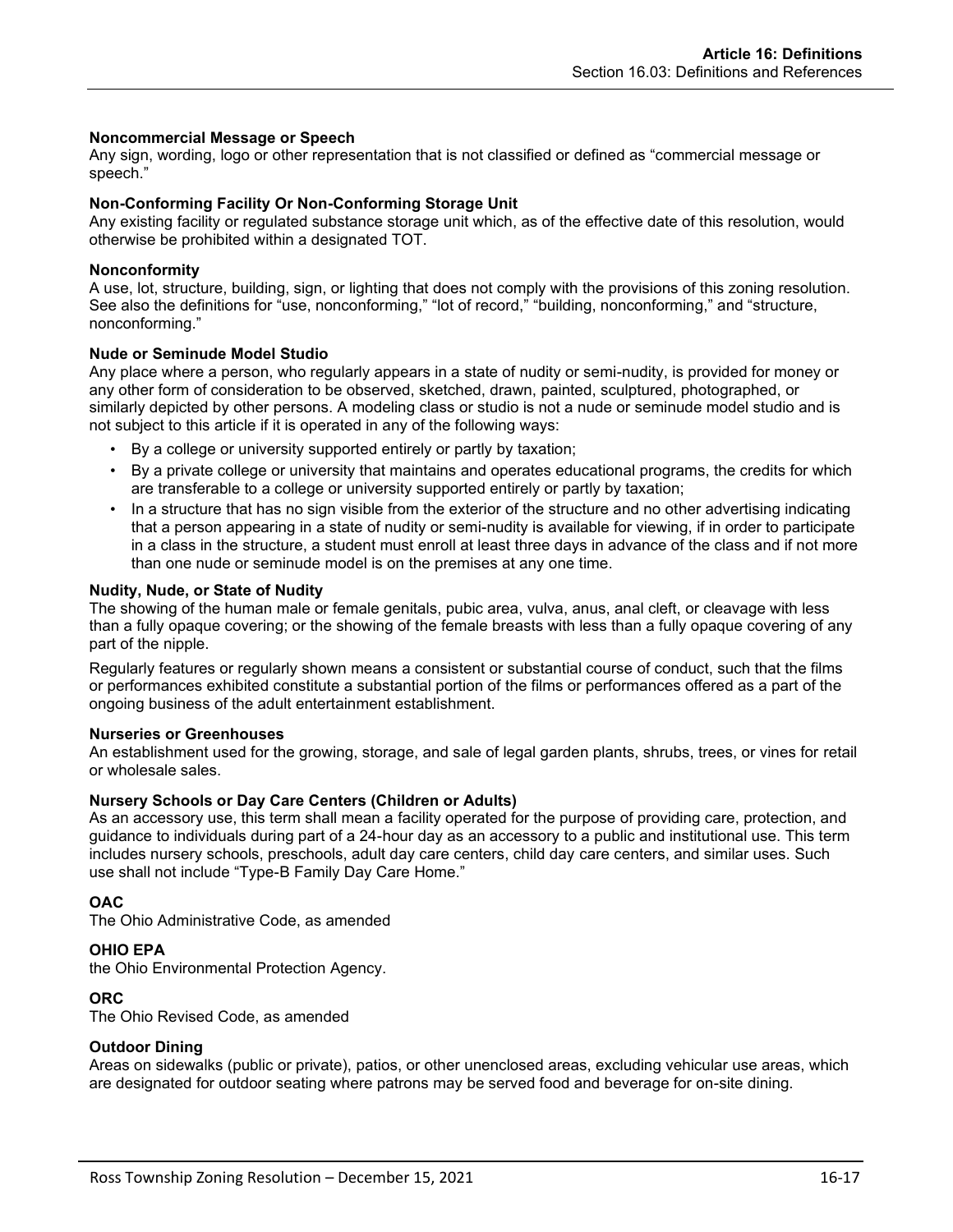### **Outdoor Displays and Sales**

The placement of products or materials for sale outside of a retail or wholesale sales establishment.

#### **Outdoor Lighting**

Any source of light that is installed or mounted outside of an enclosed building or structure, but not including streetlights installed or maintained along public streets by a government agency or public utility. See Section 9.01: Exterior Lighting.

#### **Outdoor Storage and Bulk Sales**

The keeping, storage, or sales of any goods, material, merchandise, or vehicles in the same place for more than 24 hours in an area that is not fully enclosed by a structure. This may include areas established for the sale of large and/or bulk items.

#### **Outdoor Vending Machines and Drop-Off Boxes**

Vending machines are small machines that are capable of accepting money in return for the automatic dispensing of goods (e.g., drink machines, snack machines, video machines). For the purposes of this coded, outdoor vending machines also include cooler cabinets or other cabinets or structures that contain goods for retail sales including, but not limited to, ice freezers, propane tank exchanges, etc. Drop-off boxes are small collection facilities where recyclable materials, clothing, or household goods are accepted from the public (e.g., neighborhood recycling stations and thrift store collection boxes).

#### **Owner**

A person recorded as such on official real estate records and including duly authorized agent, purchaser, devisee, and person having a vested or contingent interest in the property in question.

#### **Parapet or Parapet Wall**

That portion of a building wall that rises above the roof level.

#### **Parcel**

A distinct portion or tract of land as is recorded and distinguished in the Butler County Auditor's Property Tax Atlas. See also definition of "lot."

#### **Parking Aisle**

The driveway or access drive by which a car enters and departs a parking space.

#### **Parking Lot**

A surface level facility providing vehicular parking spaces along with adequate drives and aisle, for maneuvering, so as to provide access for entrance and exit for the parking of more than two vehicles.

#### **Parking Space**

A designated parking area designed for one vehicle that is exclusive of drives, aisles or entrances giving access thereto.

#### **Passive Parks, Recreation, and Open Space**

Any park or recreational facility where there is no grading of the land, the construction of facilities, lighting, or development of ball fields with the exception that passive parks, recreational facilities, and conservation areas may include the development of trails and sidewalks.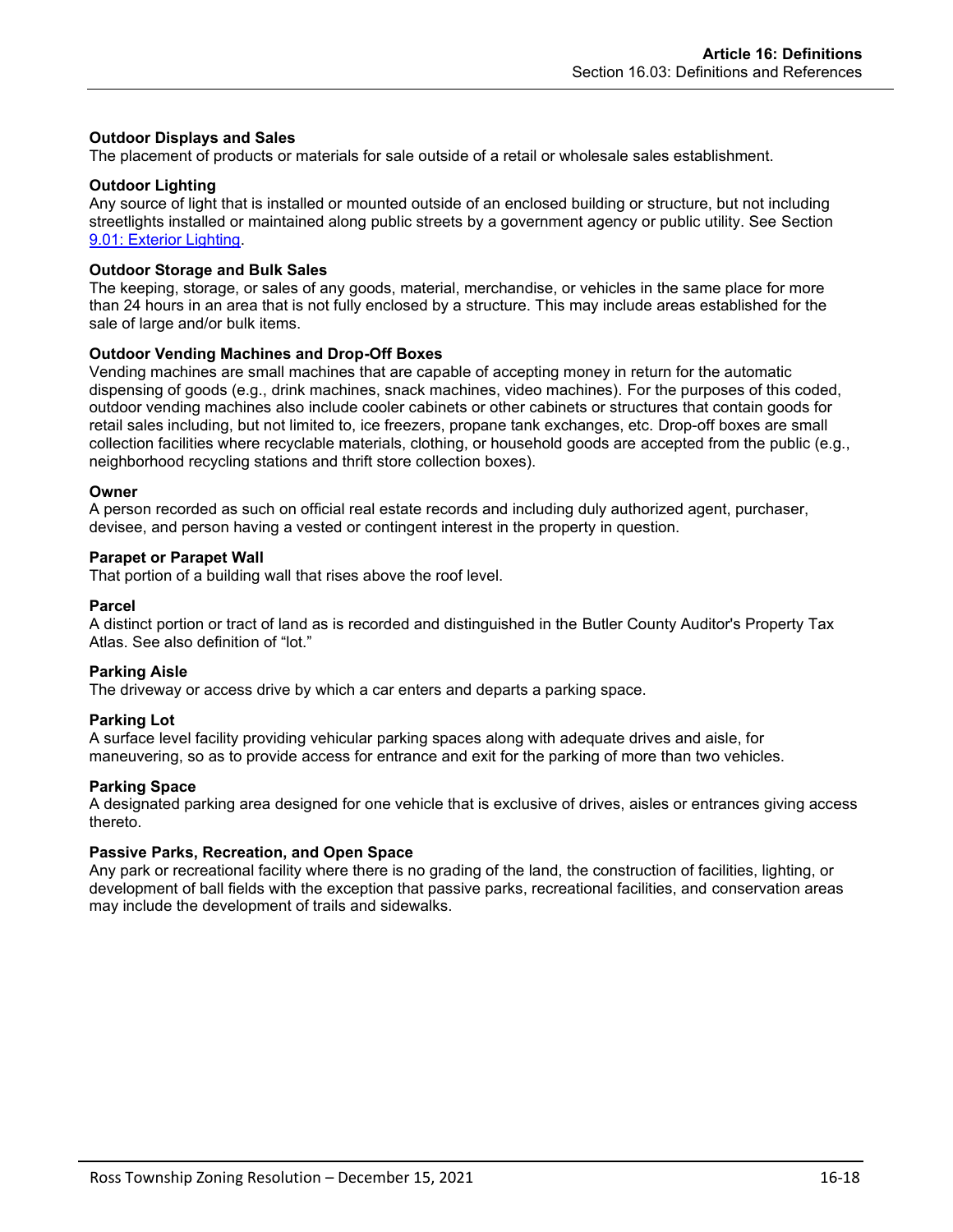# **Patio**

An unenclosed outdoor hard-surfaced area that is no higher than 18 inches above the ground. If a pergola or other roof structure is attached to the principal building and extends over the patio, then then the patio and roofing shall be considered a porch.



*Figure 16.03-F: Example of a patio.*

# **Permanent**

This term, as it applies to source water protection, refers to more than 90 consecutive days.

# **Permanently Sited Manufactured Housing**

A building unit or assembly of closed construction as defined in the ORC Section <>.

#### **Person**

Any individual, corporation, government agency, government official, business trust, partnership, association, two or more persons having a joint interest, or any other legal entity.

# **Personal Care**

In addition to room and board, personal services such as help in walking and getting in and out of bed; assistance with bathing, dressing, and feeding; preparation of a special diet; and supervision over medications which can be self-administered.

#### **Personal Care Facility**

A long-term or short-term residential facility that provides personal care. Such facility shall not mean the same as "institutions for human medical care," "adult family homes or small residential facilities," or "adult homes or large residential facilities."

#### **Personal Service Establishments**

Establishments that are primarily engaged in providing services generally involving the care of the person or person's possessions. Personal services may include, but are not limited to, laundry and dry-cleaning services, barber shops, beauty salons, health and fitness studios, music schools, informational and instructional services, tanning salons, and portrait studios.

#### **Pesticide**

- Any substance or mixture of substances intended for preventing, destroying, repelling, or mitigating any pest as defined in Section 2(t) of the Federal Insecticide, Fungicide, and Rodenticide Act (P.L. 100-64, 100-464, to 100-526 and 100-532); and
- Any substance or mixture of substances intended for use as a plant regulator, defoliant, or desiccant. The term shall include all fungicides, insecticides, nematicides, or other substances used for the control of pests.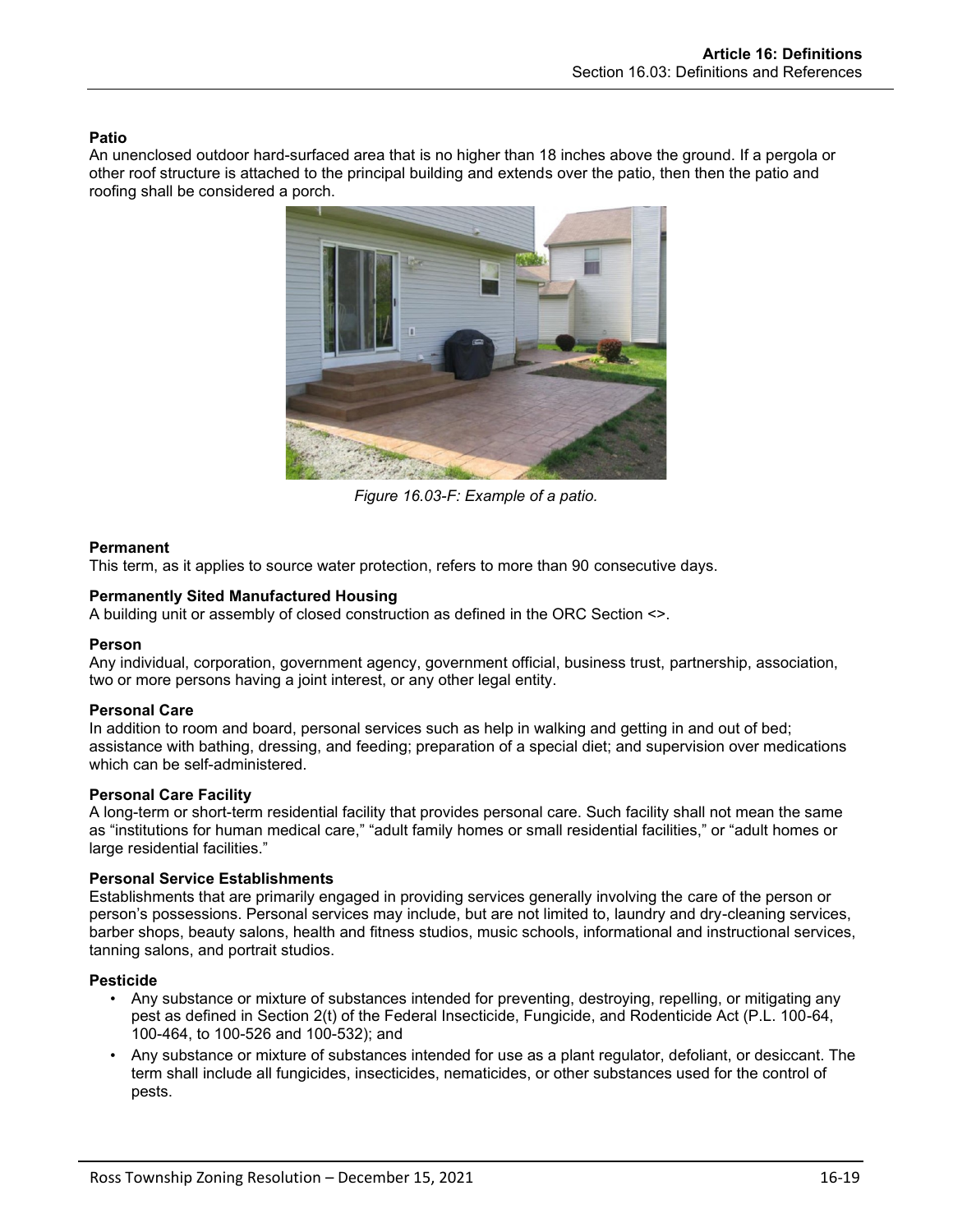# **Planning Commission**

The Butler County, Ohio, Planning Commission

#### **Playsets, Treehouses, and Trampolines**

Recreational equipment for children that may include, but is not limited to, swings, slides, monkey bars, and play enclosures.

#### **Porch**

An unenclosed area with a roof that is attached to a building but not used for livable space. A porch also includes paved areas without a roof if the surface area is higher than 18 inches above the adjacent grade (e.g., stoops).



*Figure 16.03-G: Examples of a front porch (left) and back porch (right).*

# **Portable Storage Units**

A portable structure or container that allows for storage of goods or materials, on or off-site and which is not permanently affixed to a foundation and that is related to the construction, renovation, or rehabilitation of the building on which the site is located.

#### **Primary Containment**

the first level of containment, i.e., the inside portion of a container or storage device which comes into immediate contact on its inner surface with a regulated substance.

#### **Principal**

This term, as it applies to source water protection, refers to the primary, predominant, or foremost use or activity at a facility.

#### **Process**

This term, as it applies to source water protection, refers to the incorporation of a Regulated Substance into a product. Processes included are: making mixtures, repackaging, or using a regulated substance as a feedstock, raw material, or starting material for making another chemical.

#### **Public Hearing**

A meeting open to the public advertised in advance in the local printed media, or as otherwise required by statute, concerning proposed resolutions, amendments or other official township business which require public participation and input.

# **Quasi-Public, Fraternal, or Service Facilities**

A building or portion thereof or premises owned or operated by a corporation, association, or group of persons for the promulgation of sports, arts, sciences, literature, politics, or the like, but not operated for profit which is customarily carried on as a business.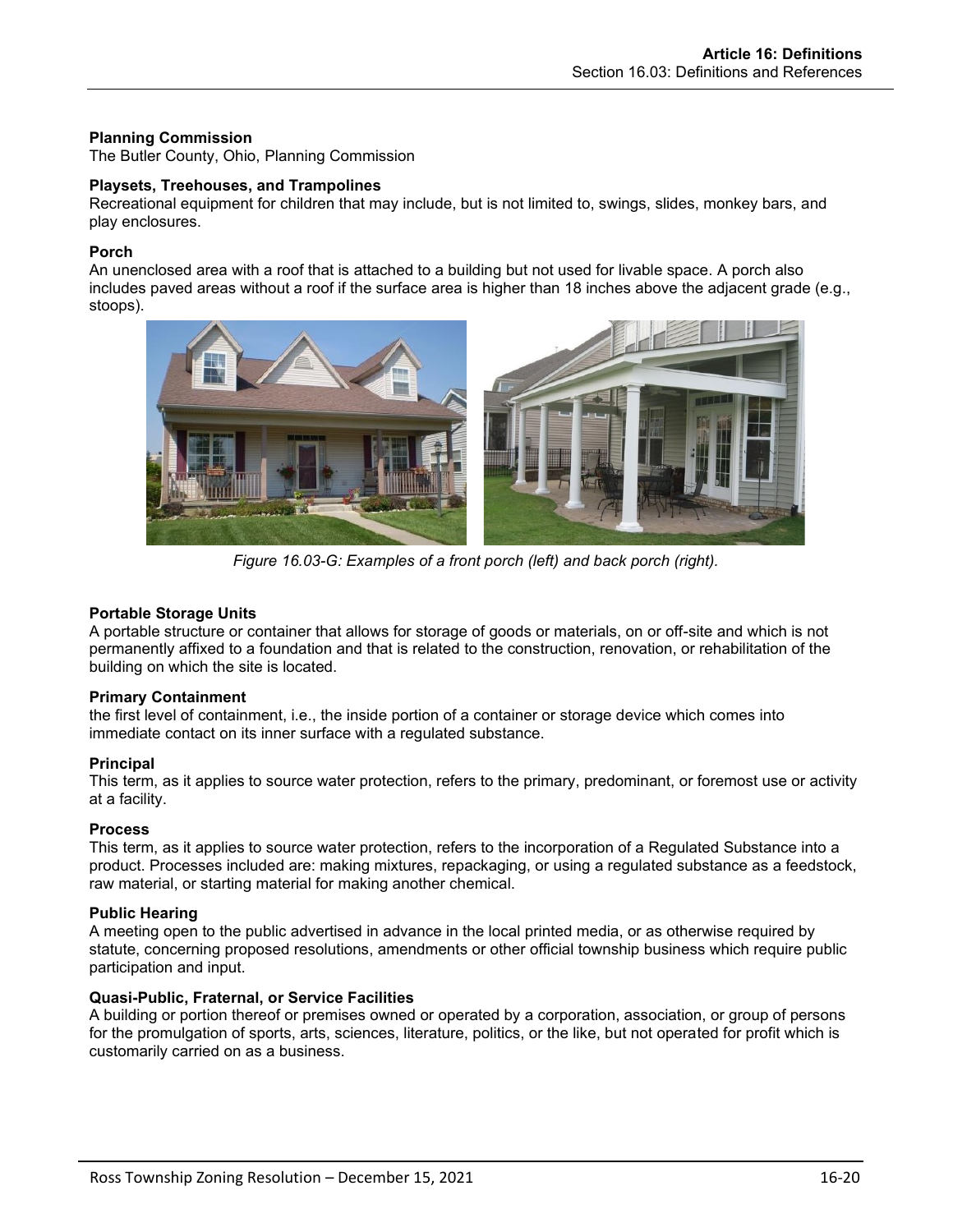# **Quorum**

The minimum number of members that must be present in order to conduct official business or take official action.

# **Rail Switch Yard**

This term, as it applies to source water protection, refers to any area or railroad center where trains/railroad cars are made up, serviced, switched from track to track, or stored.

# **RCRA**

The Resource Conservation and Recovery Act of 1976 (Pub. L. 94-580; 42 U.S.C. 6901 et seq.), as amended.

# **Real Estate Sales/Model Homes**

A dwelling unit temporarily converted into a sales and display office or a temporary sales office established in a development or subdivision for the purpose of providing an example of the units in the development.

#### **Recreational Vehicle 4501.01**

Recreational vehicles shall include any vehicle defined as such in Section 4501.01 of the ORC as well as creational trailers and watercraft, as further defined below:

- Recreational trailers are any form of device, equipment, or machinery on wheels, or a single wheel, that is intended to be pulled by a motor vehicle, whether or not attached to a motor vehicle. This shall include every vehicle designed and utilized for the sole purpose of transporting any boat, auto, snowmobile, recreational habitation, and the like, which does not have motive power, but is designed to be drawn by another vehicle.
- Watercraft shall include, but is not limited to, any of the following when used or capable of being used for transportation on the water: A boat operated by machinery either permanently or temporarily affixed; a sailboat other than a sailboard; an inflatable, manually propelled boat having a hull identification number meeting the requirements of the United States Coast Guard; or a canoe or row boat.

For the purposes of this definition, when any recreational vehicle is transported for use on a trailer, the trailer shall be considered an integral part of the recreational vehicle.

#### **Regulated Substance Storage Area**

that area where regulated substances are stored. A regulated substance storage area can include single or multiple regulated substance storage units.

#### **Regulated Substance Storage Unit**

This term, as it applies to source water protection, refers to any underground storage tank, aboveground storage tank, drum, carboy, or other container used for the storage of one or more regulated substance(s), including silo, bag, tank wagon, box, glass, cylinder, tote bin, and truck body, rail car, or tanker when used for the permanent or temporary storage of regulated substances.

#### **Regulated Substances**

Those substances identified in Section <> (22.26) of this resolution which are regulated under the Source Water Protection Program.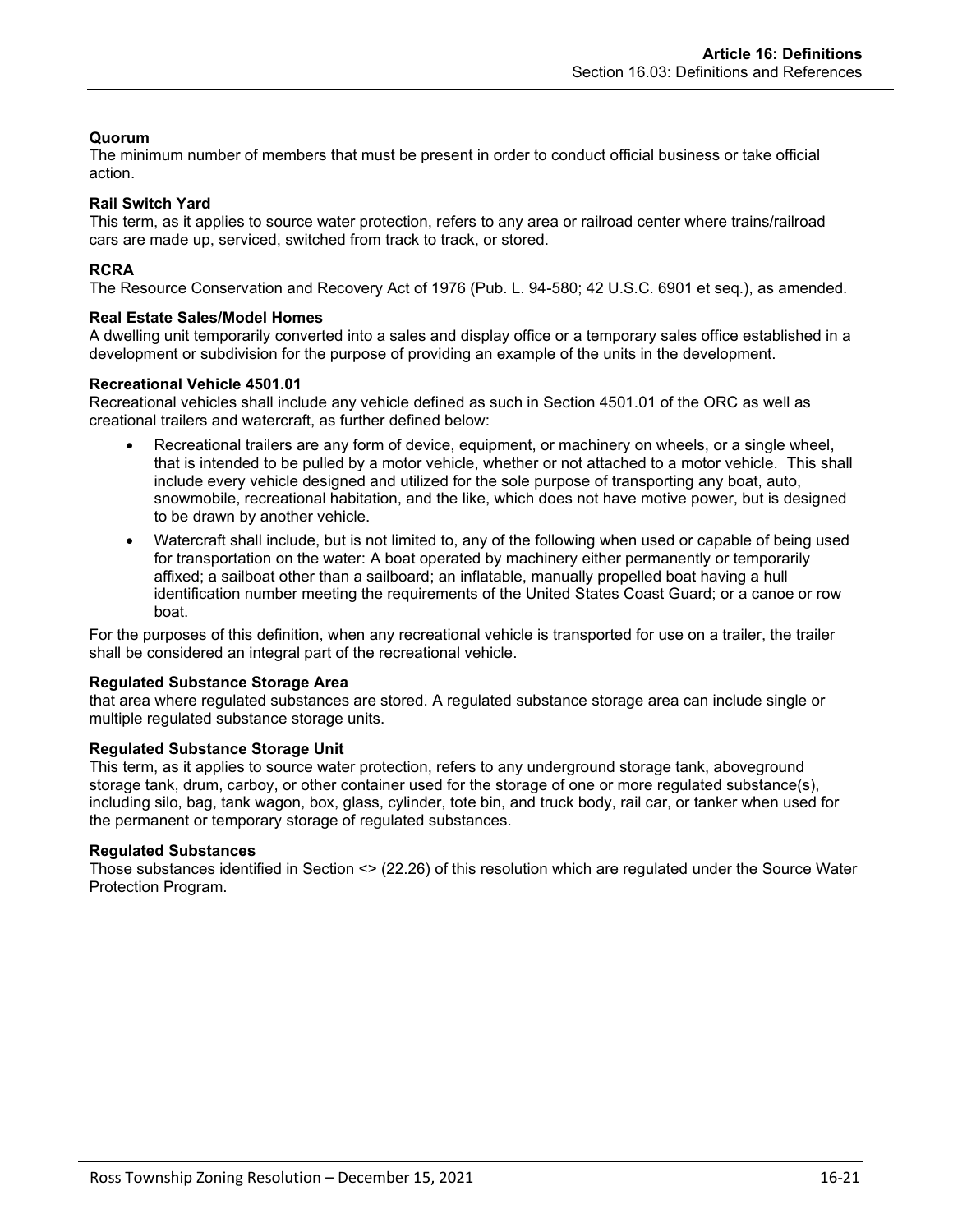# **Release**

This term, as it applies to source water protection, refers to the spilling, leaking, pumping, pouring, emitting, emptying, or dumping of regulated substances upon or into any land or water. Release includes, without limitation, leakage of such materials from failed or discarded containers or storage systems and disposal of such materials into any on-site sewage disposal system, dry-well, catch basin, or landfill. The term "release" when used and applied in this Resolution does not include the following:

- Disposal, in accordance with all applicable legal requirements and in accordance with the requirements of RCRA regulations, of hazardous wastes in a facility that has received and maintained all necessary legal approvals for that purpose;
- Disposal or release of any substance in compliance with applicable legal requirements, including without limitation, the terms and provisions of a valid municipal, State, or Federal permit if such permits are required by applicable environmental laws;
- Disposal, in accordance with all legal requirements, of any substance to a sanitary sewer system that has received and maintained all necessary legal approvals for that purpose;
- Disposal, in accordance with all legal requirements, of "sanitary sewage" to subsurface sewage disposal systems as defined and permitted by state or county health departments;
- Any discharge of a petroleum substance in a quantity less than twenty-five (25) gallons unless such petroleum discharge enters a dry well, storm sewer, or surface water body; or
- Any discharge of hazardous materials listed in SARA Title III or CERCLA when the discharge is less than 25 pounds within a 24-hour period in the one- and five-year time-of-travel zone, or less than 100 pounds within a 24-hour period in the 10-year time-of-travel zone; or
- The application of agricultural chemicals, fertilizers, mineral acids, organic sulfur compounds, etc. as used in routine agricultural operations and applied under best management practices as indicated by soil tests, the Ohio State University Cooperative Extension Service, the Soil and Water Conservation District, and label directions approved by the United States Environmental Protection Agency or the Ohio Department of Agriculture.

#### **Replacement**

This term, as it applies to source water protection, refers to the physical removal of a regulated substance storage unit for installation of a new regulated substance storage unit.

#### **Research and Development Facilities**

An establishment or facility for carrying on investigation in the natural, physical, or social sciences, or engineering and development as an extension of investigation with the objective of creating end products. Such establishment shall not include the manufacturing or assembly of products beyond the development of prototype systems or products. All activities shall take place within an enclosed building.

#### **Residential Facilities**

Any residential facility meant as a permanent residence for persons, licensed by the State of Ohio, designed to allow not more than 16 persons, needing specialized care, counseling, ongoing medical treatment or supervision to live in the same building or complex of buildings and engage in some congregate living activity in a non-institutional environment as regulated by Chapters 5119 and 5123 of the Ohio Revised Code.

#### **Restaurants and Taverns**

A tavern is an establishment providing or dispensing, for on-site consumption, any fermented malt beverage, malt beverage, special malt, vinous, or spirituous liquors. The sale of food products including, but not limited to, sandwiches and light snacks may be a secondary use to the service of the aforementioned drinks.

A restaurant is an establishment with table service whose principal business is the selling of unpackaged food and beverages to the customer in a ready to consume state, in individual servings, or in non-disposable containers, provided that no drive-through window is permitted. For the purposes of this definition, a restaurant shall not include any drive-in or carry-out services unless a drive-through facility is permitted as an accessory use.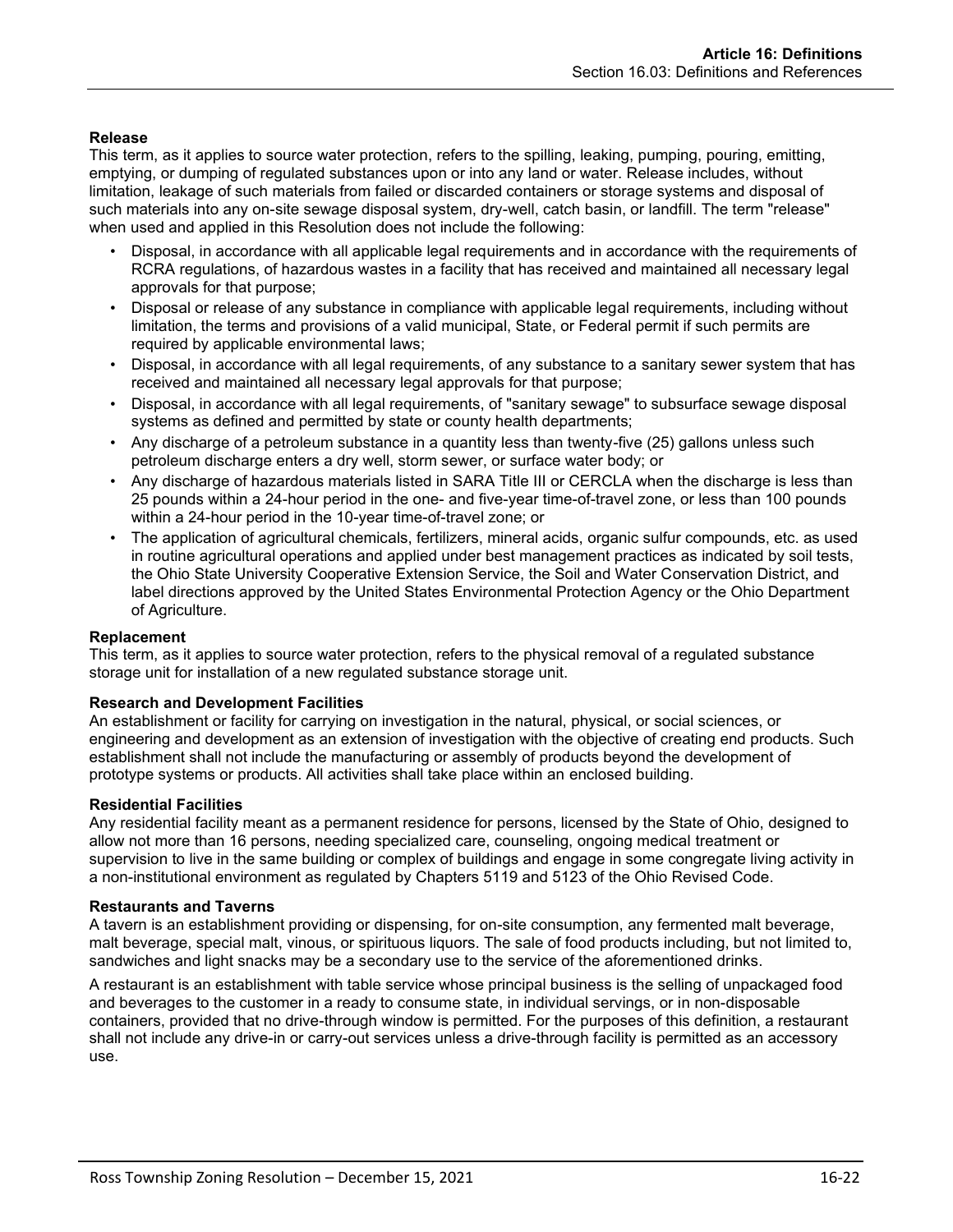#### **Restricted Use Pesticide**

any pesticide or pesticide use classified by the administrator of the United States Environmental Protection Agency for use only by a certified applicator or by an individual working under the direct supervision of a certified applicator.

# **Retail and Service Commercial Uses**

Establishments primarily engaged in the sale of goods, materials, and general services to the public. Examples of this use type may include, but are not limited to, bookstores, antique stores, bakeries, grocery stores, and other similar uses.

# **Right-of-Way**

An area or strip of land, either public or private, on which an irrevocable right- of-passage has been recorded for the use of vehicles or pedestrians or both.

# **Roof Line**

The top edge of the roof or the top of the parapet, whichever forms the top line of the building silhouette.

# **Salvage Yard**

This term, as it applies to source water protection, refers to a location where wrecked or decommissioned vehicles and machinery are brought; their usable parts sold, while the unusable metal parts, known as scrap metal parts, are sold to metal-recycling companies.

# **Satellite Dishes**

A parabolic dish antenna including its structural supports, used for reception of various satellite television programming signals.

#### **Screen or Screening**

A visual shield between uses accomplished by the use of berms, landscaping, walls or other aesthetic means.

#### **Seasonal Agricultural Sales**

A temporary structure or vehicle used in the sale of agricultural products such as fruits, vegetables, and juices where such facilities may sell agricultural products not grown on site. Seasonal sales, including the sale of such items as trees, pumpkins, seasonal produce, and similar agricultural products, which may be permitted on a temporary basis pursuant to Section 8.02: Temporary Uses and Structures.

#### **Seasonal Cover**

A temporary shelter for items including, but not limited to, firewood, equipment, motor vehicles, recreational vehicles, and similar items, where such items are stored or parked for a temporary period of time or season.

#### **Secondary Containment**

containment external to and separate from primary containment designed to contain a release from a primary containment unit. Secondary containment may include, but is not limited to, double walls, dikes, vaults, or impervious liners (both natural and synthetic).

#### **Self-Storage Facilities**

A building or group of buildings in a controlled-access and fenced compound that contains varying sizes of individual, compartmentalized, or controlled-access stalls or lockers for the dead storage of a customer's goods or wares.

#### **Seminude or State of Semi-Nudity**

A state of dress in which opaque clothing covers not more than the genitals, pubic region, and nipple of the female breast, as well as portions of the body covered by supporting straps or devices.

#### **Sensory Receptors**

As a part of the body's nervous system, sensory receptors are responsible for processing obtained information from the surrounding environment.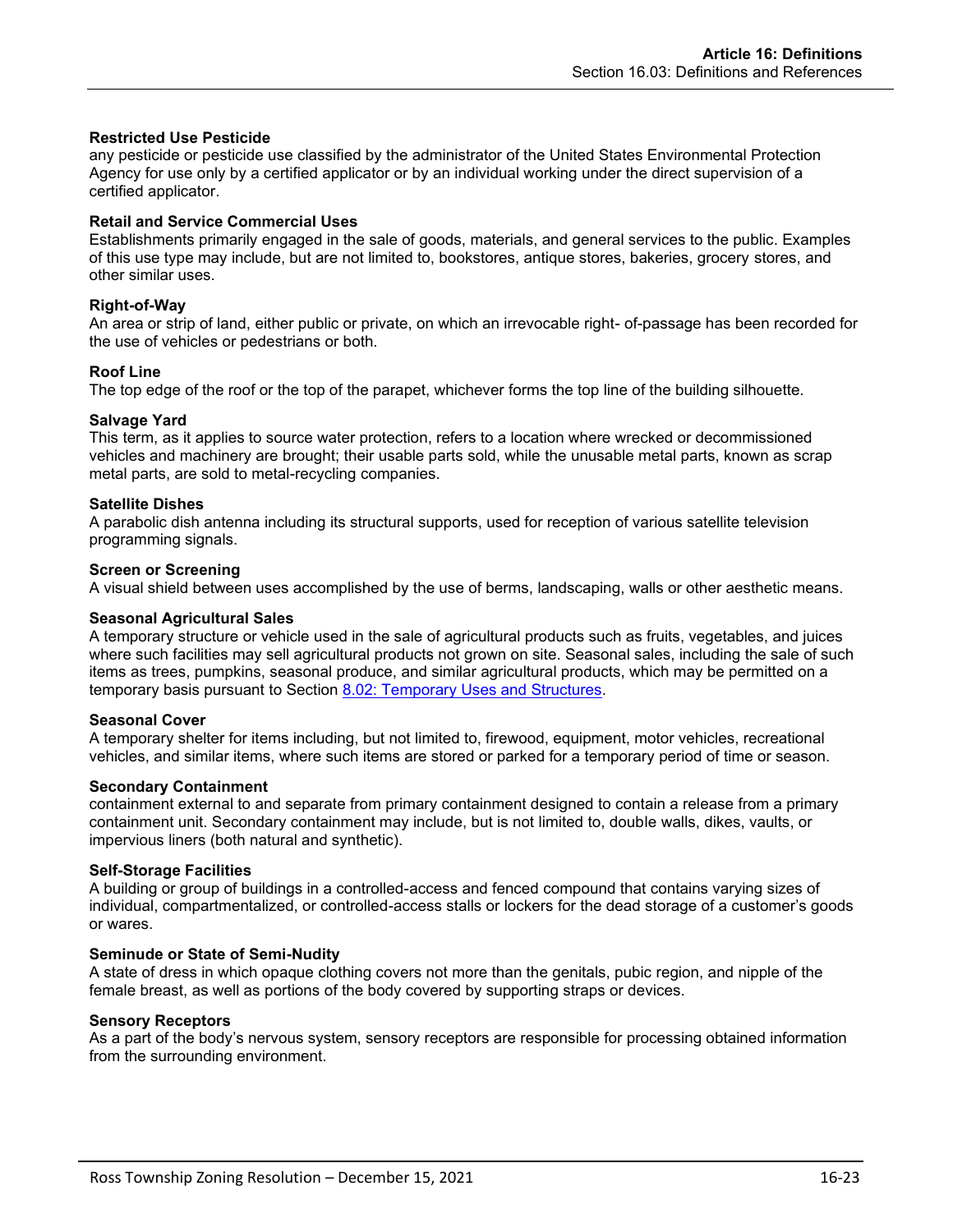# **Setback**

The minimum distance a building or structure must be built from a lot line or road right-of-way as defined further in Section  $5.05(A)$ : Measurements, Computations, and Exceptions.

### **Setback Line**

The line created when applying the required setback distance to a lot.

# **Setback, Front**

The minimum distance required between a building, structure, or improvement and the front lot line.

### **Setback, Rear**

The minimum distance required between a building, structure, or improvement and the rear lot line.

#### **Setback, Side**

The minimum distance required between a building, structure, or improvement and a lot that is shared with another lot where such lot line is defined as a side lot line.

#### **Sexual Encounter Establishment**

A business or commercial establishment that, as one of its principal business purposes, offers for any form of consideration a place where either of the following occur:

- Two or more persons may congregate, associate, or consort for the purpose of engaging in specified sexual activities.
- Two or more persons appear nude or seminude for the purpose of displaying their nude or seminude bodies for their receipt of consideration or compensation in any type or form.
- An establishment where a medical practitioner, psychologist, psychiatrist, or similar professional person licensed by the state engages in medically approved and recognized therapy, including, but not limited to, massage therapy, as regulated by the ORC, is not a "sexual encounter establishment."

#### **Sexually Oriented Businesses**

An adult arcade, adult bookstore, adult novelty store, adult video store, adult cabaret, adult motion picture theater, adult theater, or sexual encounter establishment. An establishment in which a medical practitioner, psychologist, psychiatrist, or similar professional person licensed by the state engages in medically approved and recognized therapy, including, but not limited to, massage therapy, as regulated by the ORC, is not an "sexually oriented business." A "sexually oriented business" does not include a nude or seminude model studio.

#### **Short-Term Rental**

The leasing of any residential property, either the entire dwelling unit or individual rooms, for a period of time less than 30 consecutive days to one additional family or housekeeping unit. This use includes, but is not limited to homes or rooms being rented through services such as AirBnB, VRBO, HomeAway, etc.

#### **Shrub**

A woody plant, smaller than a tree, consisting of several small stems emerging from the ground, or small branches near the ground. Shrubs may be deciduous or evergreen.

#### **Sidewalk**

A pedestrian walkway within a right-of-way of a public street but not on the street surface.

#### **Sign**

Any object, device, display or structure or part thereof situated outdoors or adjacent the interior of a window or doorway which is used to advertise, identify, display, direct or attract attention to an object, person, institution, organization, business, product, service, event or location by any means including words, letters, pictures, logos, figures, designs, symbols, fixtures, colors, illumination or projected images.

# **Sign Area**

The entire display area of a sign including the advertising surface located on one or more sign faces and any framing, trim and molding, but not including the supporting structure as measured pursuant to Section <>.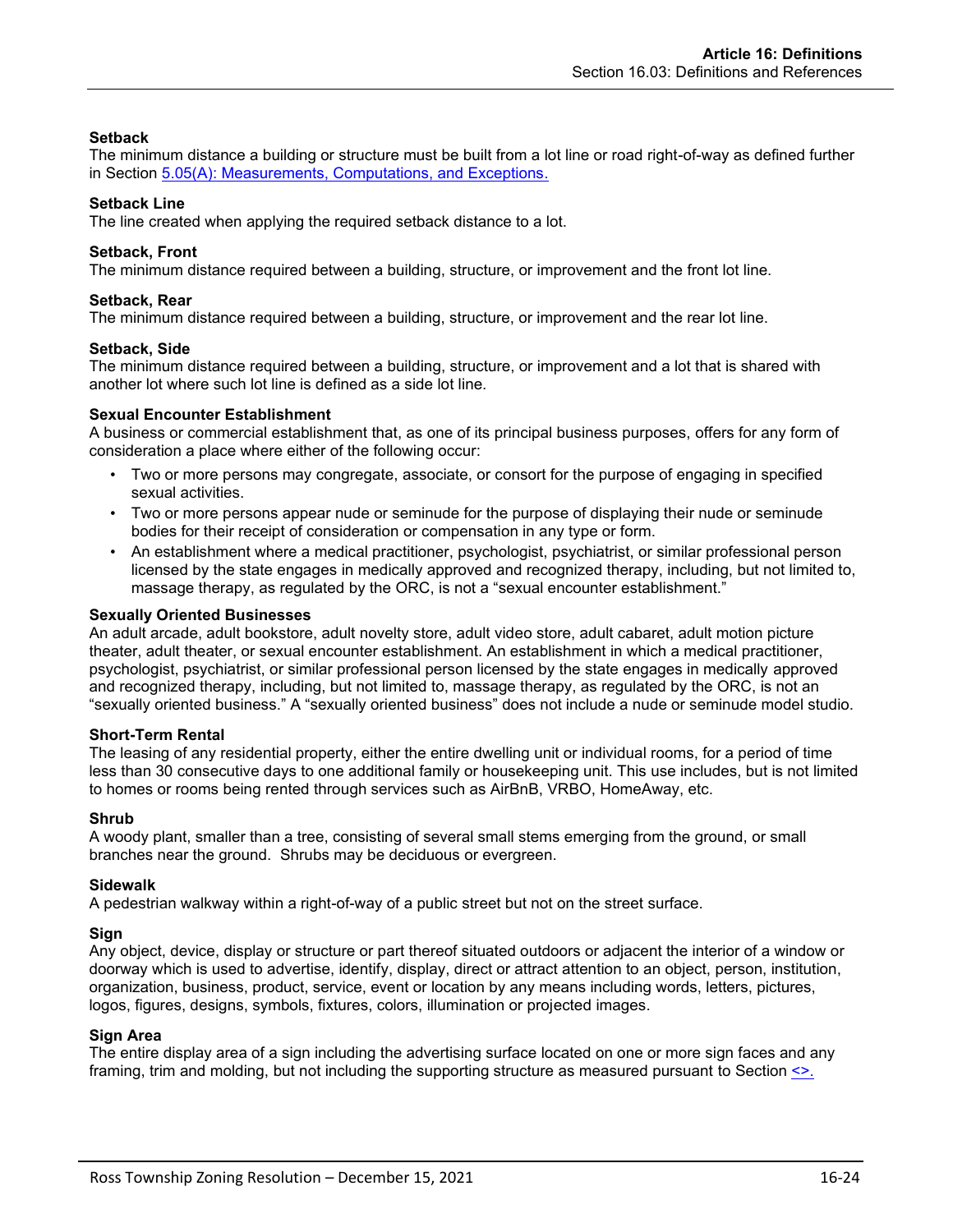# **Sign Face**

The area or display surface used for the message.

# **Sign Height**

The vertical distance to top of sign structure as measured pursuant to Section <>.

# **Sign, Abandoned**

An abandoned sign is a sign which no longer identifies or advertises a bona fide business, lessor, service, owner, product or activity, and/or for which no legal owner can be found.

# **Sign, A-Frame**

A freestanding sign which is ordinarily in the shape of an "A" or some variation thereof, which is readily moveable, and is not permanently attached to the ground or any structure. See also the definition of T-frame signs.

# **Sign, Animated or Moving**

Any sign or part of a sign which changes physical position by any movement or rotation or which gives visual impression of such movement or rotation. This definition does not include signs classified as "electronic message centers."

# **Sign, Balloon**

A sign that is an air inflated object, which may be of various shapes, made of flexible fabric, resting on the ground or a structure, and equipped with a portable blower motor that provides a constant flow of air into the device. Balloon signs are restrained, attached or held in place by a cord, rope, cable, or similar method. See also the definition for air-activated graphics.

# **Sign, Banner**

A temporary sign composed of cloth, canvas, plastic, fabric or similar lightweight, non-rigid material that can be mounted to a structure with cord, rope, cable, or a similar method or that may be supported by stakes in the ground.

# **Sign, Blade**

A temporary sign that is constructed of cloth, canvas, plastic fabric or similar lightweight, non-rigid material and that is supported by a single vertical pole mounted into the ground or on a portable structure.

# **Sign, Canopy**

Any sign that is a part of or attached to a canopy or awning.

### **Sign, Changeable Copy**

A sign designed so that the characters, letter or illustrations can be changed or rearranged manually or electronically without altering the sign display surface. May also be known as readerboards. See also the definition of "electronic message center."

#### **Sign, Development/Subdivision**

A sign identifying a recognized subdivision, condominium complex, or development.

#### **Sign, Drive-Through**

Any signage allocated along a drive-through lane that is oriented toward the customer or user in the drivethrough lane.

#### **Sign, Driveway**

A small permanent sign located near driveway access points and/or at the intersection of internal access drives.

#### **Sign, Flashing**

Any sign which contains an intermittent or flashing light source, or which includes the illusion of intermittent or flashing light by means of animation or any externally mounted intermittent light source. This definition does not include signs classified as "electronic message centers."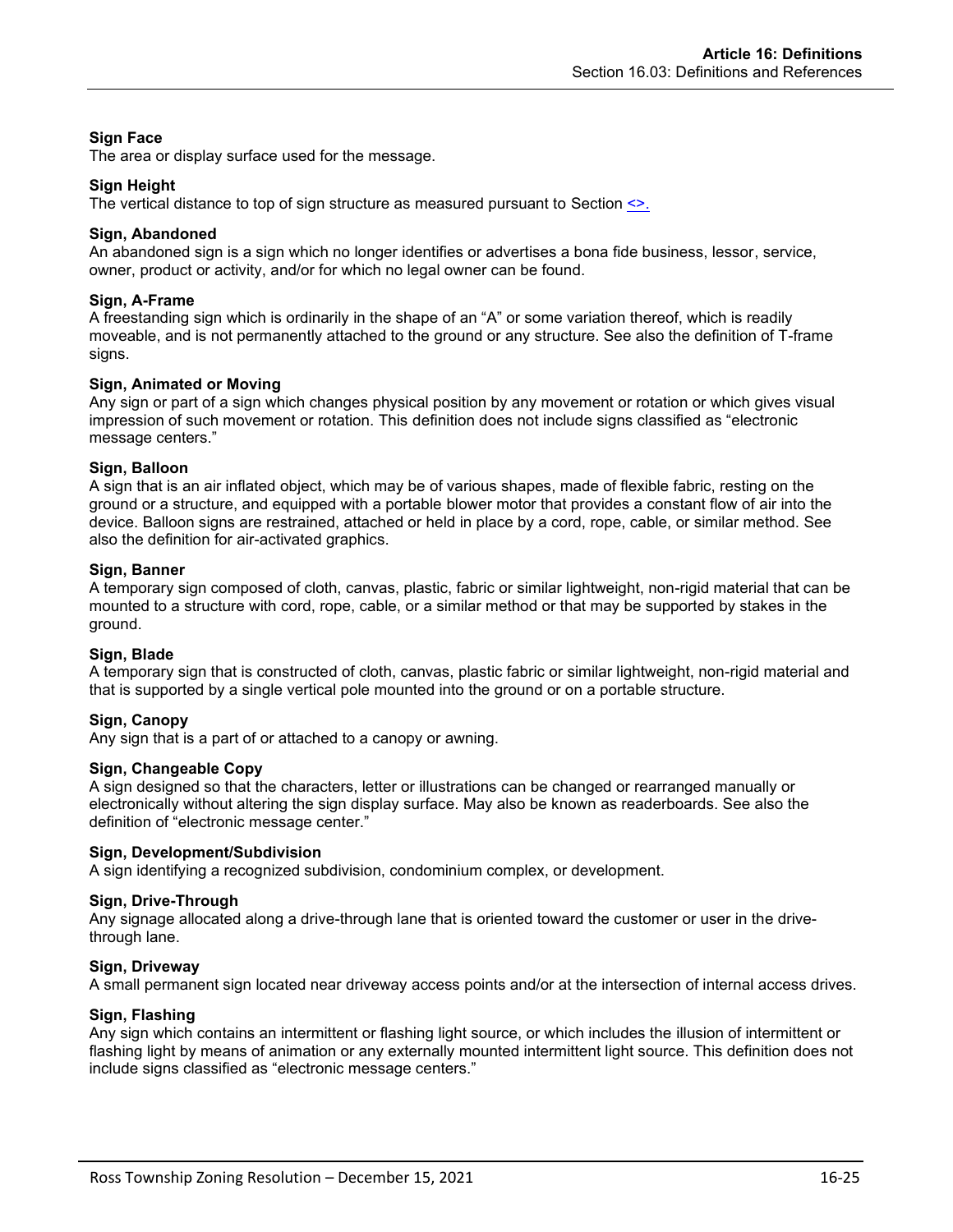# **Sign, Freestanding**

Any sign supported upon the ground by a monument, pedestal, pole, bracing, or other permanent measure and not attached to any building. See also the definition of "ground-mounted monument sign" and "pole sign."

#### **Sign, Ground-Mounted Monument**

A permanent freestanding sign other than a pole sign, not attached to a building, which is placed upon or supported by the ground independently of any other structure, typically on a monument or pedestal structure.

#### **Sign, Ground-Mounted Yard**

Any temporary sign placed on the ground or attached to a supporting structure, posts, or poles, that is not attached to any building.

#### **Sign, Illegal**

A sign which does not meet the requirements of this article and which has not received legal nonconforming status.

#### **Sign, Illuminated**

A sign with an artificial light source incorporated internally or externally for the purpose of illuminating the sign.

#### **Sign, Manual Changeable Copy**

A sign or portion of a sign where it is possible to change the copy on a frequent basis but where such sign change must be manually made and is not made electronically.

#### **Sign, Nonconforming**

Any sign which was erected legally prior to the adoption of this code, but which does not comply with subsequently enacted sign restrictions and regulations or a sign which does not conform to the sign code requirements.

#### **Sign, Permanent**

A sign permitted by this resolution to be located on the premises for an unlimited period of time and designed to be permanently attached to a structure or the ground.

#### **Sign, Pole**

A permanent freestanding sign supported by one or more uprights, poles or braces placed in or upon the ground surface and not attached to any building.

#### **Sign, Portable**

Any sign that is designed to be or capable of being moved or transported, and not permanently affixed or attached to any building, structure, or grounds. A vehicle not used regularly in the operation of a business shall be considered a portable sign.

#### **Sign, Projecting**

A sign that is affixed perpendicular to a building or wall and extends more than eighteen inches beyond the face of such building or wall and the lowest point of which sign is not less than ten feet above the sidewalk or ground level. A projecting sign shall also include a sign hung perpendicular to the building façade to the bottom of an arcade.

#### **Sign, Roof**

A sign erected or maintained in whole or in part upon, against or directly above the roof or parapet line of a building.

#### **Sign, Sidewalk**

A temporary sign that may be placed on the sidewalk, in the public right-of-way, during business hours in accordance with this section and all other applicable ordinances.

#### **Sign, Temporary**

A sign that is neither permanently anchored to the ground, nor permanently affixed to a structure, nor mounted on a chassis, and intended for a limited period of display.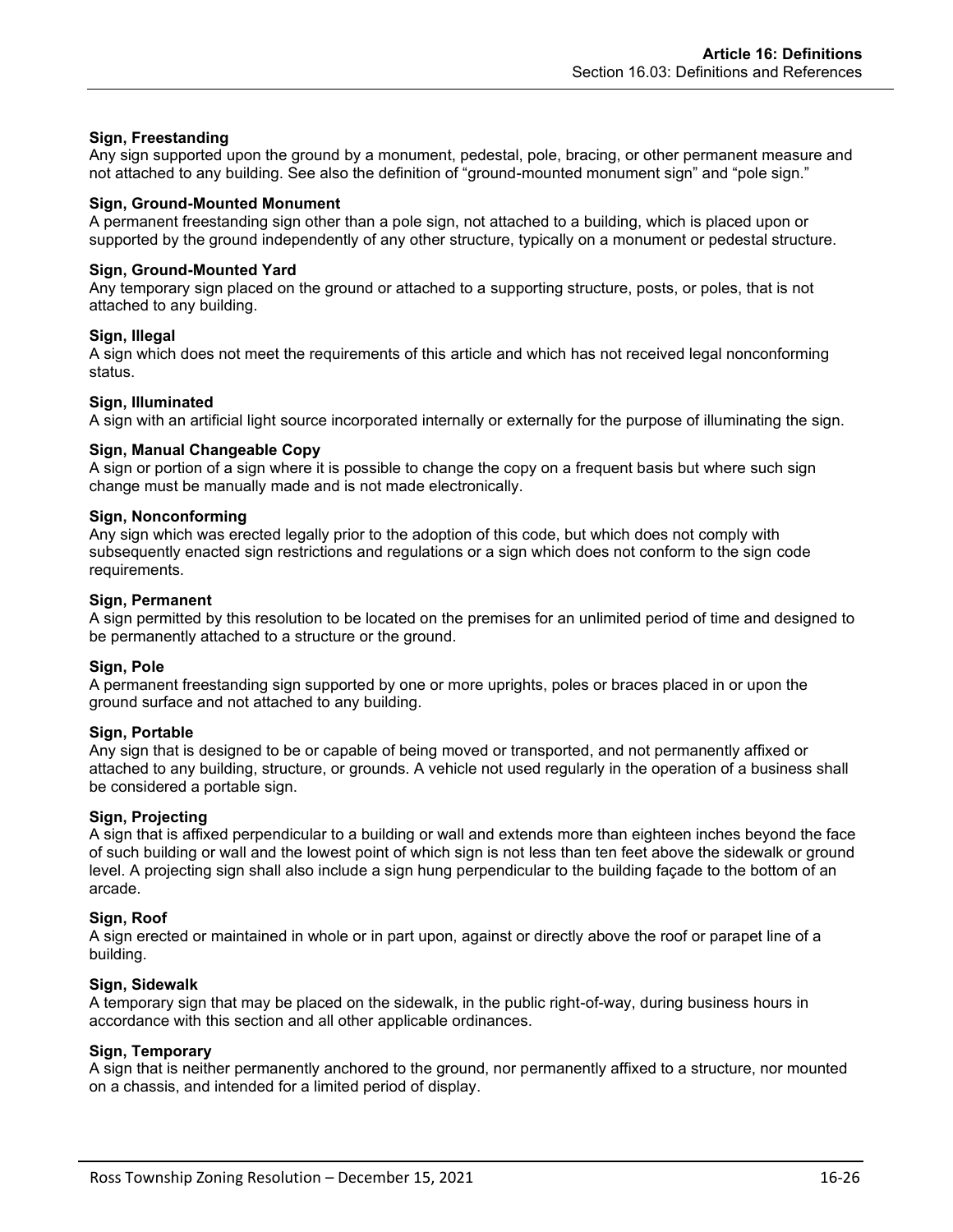# **Sign, T-Frame**

A freestanding sign which is ordinarily in the shape of an upside down "T" or some variation thereof, which is readily moveable, and is not permanently attached to the ground or any structure. See also the definition for Aframe signs.

# **Sign, Wall**

A sign attached directly to an exterior wall of a building and which does not extend more than eighteen inches from nor above the roof line or beyond the limits of the outside wall, with the exposed face of the sign in a plane parallel to the building wall. Murals and other painted signs are considered wall signs pursuant to this section.

#### **Sign, Window**

A sign attached to, in contact with, placed upon or painted on the window or door of a building which is intended for viewing from the outside of such building. This does not include merchandise located in a window.

# **Skilled Nursing**

In addition to room and board, those nursing services and procedures employed in caring for the persons who require training, judgment, technical knowledge, and/or skills beyond those which the untrained person possesses. It involves administering medications and carrying out procedures in accordance with the orders, instructions, and prescriptions of the attending physician or surgeon.

# **Skilled Nursing Facility**

A residential facility that provides skilled nursing. Such facility shall not mean the same as "institutions for human medical care," "adult family homes or small residential facilities," or "adult homes or large residential facilities."

# **Solar Panels**

Structures designed to utilize solar energy as an alternate for, or supplement to, a conventional energy system.

# **Source Water Protection Area (SWPA)**

the surface and subsurface areas supplying water to wells or wellfields through which contaminants are likely to move and reach such wells or wellfields. The Source Water Protection Area includes the one-, five-, and 10 year time-of-travel zones.

# **Source Water Protection Program (SWPP)**

In 1996, the Safe Drinking Water Act was amended to include Source Water Protection Programs. Section 1453 was added, providing states with federal funding to complete source water assessments for their public water systems. At that time, the Wellhead Protection Program was extended to include surface water systems and was renamed "Source Water Protection". An additional piece of information was required in an assessment: a [Susceptibility Analysis.](http://www.epa.state.oh.us/ddagw/swap_faqs.aspx#susceptibility) It is the intent of Congress that public water systems use the information in their source water assessment to develop a drinking water source protection plan.

#### **Specified Anatomical Areas**

Human genitals

#### **Specified Sexual Activities**

Human genitals in a state of sexual stimulation or arousal: acts, real or simulated, of human masturbation, sexual intercourse, sodomy, cunnilingus, or fellatio; and/or fondling or other erotic touching of human genitals, pubic regions, buttocks, or female breasts.

#### **Stacking Space or Lane**

A lane or area that is specifically designated for cars to "stack" in while utilizing drive-up or drive-through services at uses that may include, but are not limited to, car washes, restaurants, and financial institutions.

# **State**

The State of Ohio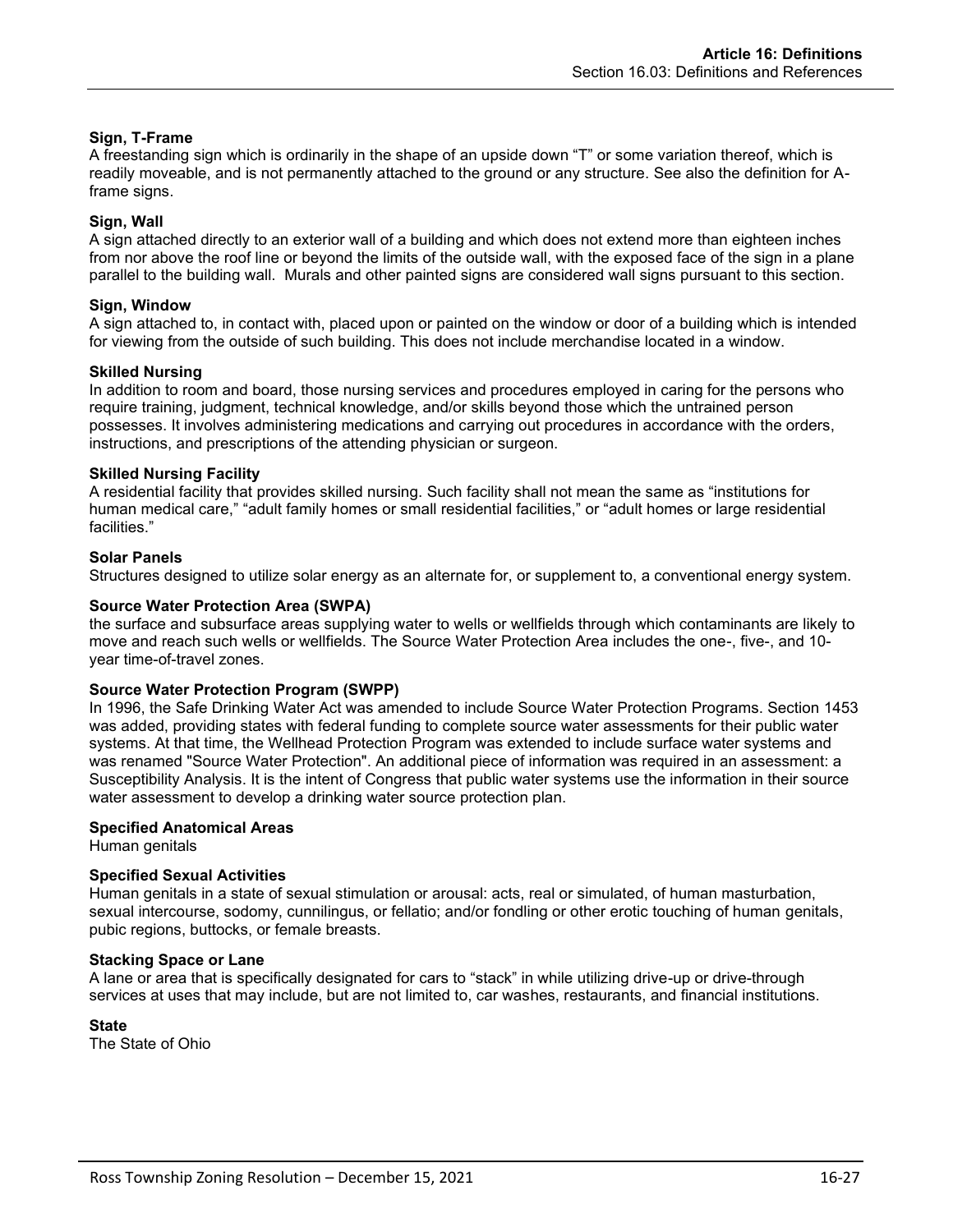#### **Storm Water Management Plan**

This term, as it applies to source water protection, refers to the Ohio EPA requirements to control pollutants in storm water discharge from municipal separate storm sewer systems, industrial storage facilities and construction activities. Ohio EPA requirements include such activities as training, planning, maintenance, construction and facilities management with a common focus on water quality issues.

#### **Storm Water Management Zone**

This term, as it applies to source water protection, refers to any area applicable to a Storm Water Management Plan.

#### **Story**

The portion of a building included between the surface of any floor and the surface of the next floor above it or if there is no floor above it than the space between the floor and the ceiling next above it.

#### **Street**

A publicly dedicated or owned right-of-way constructed to Butler County Engineer standards intended or used, for vehicular and pedestrian movement, and, except where limited or controlled access, affording the principal means of access to abutting properties.

#### **Street Frontage**

See definition of "frontage, street."

#### **Street, Local Residential**

A street primarily for providing access to residential or other abutting property. For the purposes of this resolution, a local residential street shall be those streets maintained by the township.

#### **Structural Lawn**

An area of land intended to be used for temporary or seasonal parking with structural plastic or concrete pavement materials under the surface, allowing for the growth of grass through the pavement material, having the appearance of a vegetated lawn.

#### **Structure**

Anything constructed or erected, the use of which requires location on the ground or attachment to something having location on the ground. All buildings are considered structures.

#### **Structure, Accessory**

A structure (including buildings but not fences) that is accessory and incidental to the principal building.

#### **Structure, Nonconforming**

A structure where the use is permitted in the applicable zoning district but the structure does not meet the setbacks, development standards, site development standards, or other dimensional or numerical standards for the applicable district.

#### **Swimming Pool**

A structure, whether above or below grade level, designed to hold water more than 18 inches deep with a total surface area exceeding 100 square feet, that is designed to be used for personal recreation (private swimming pool) or as a recreational amenity to a larger development (community swimming pool).

#### **Telecommunications**

The technology permitting the passage of information from the sender to one or more receivers in a usable form by means of an electromagnetic system and includes the term "personal wireless services".

#### **Temporary**

This term, as it applies to source water protection, refers to a period of 90 consecutive days or less. Regulated Substances and the individual storage units containing such substances that are used on site as part of regular business operations are not to be considered temporary storage.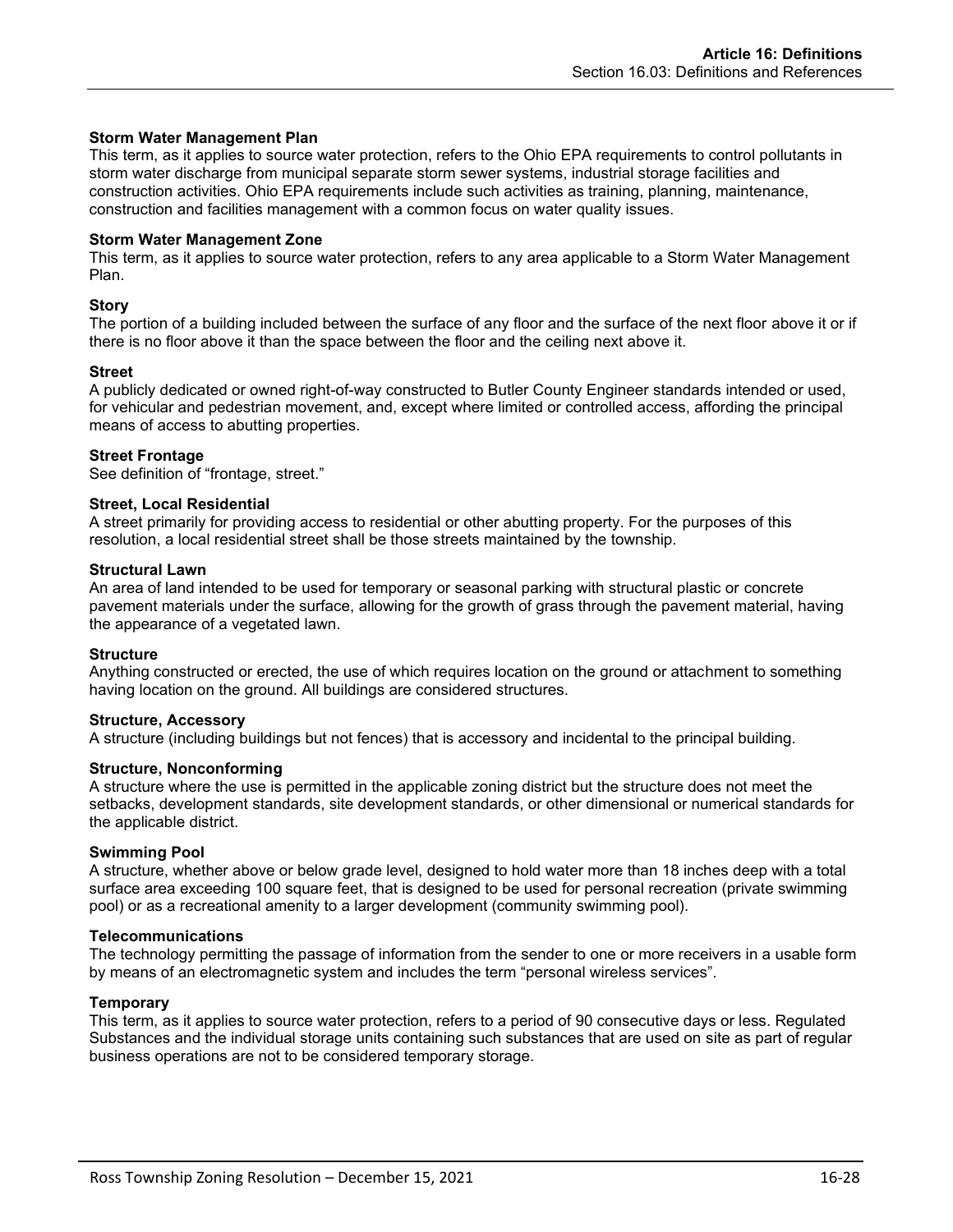# **Temporary Special Events**

A temporary use on private property that is not usual or customary for that property and the zoning district in which the subject property is located (e.g., festivals, circuses, and other temporary events).

#### **Temporary Structure for Public or Institutional Uses**

A temporary structure that is related and incidental to a use within the institutional use classification that may include temporary classrooms or storage facilities.

#### **Temporary Tent**

Any structure used for living or sleeping purposes, or for sheltering a public gathering constructed wholly or in part from canvas, tarpaulin, or other similar materials.

#### **Theaters**

A building or part thereof used for housing dramatic presentations, stage entertainments, motion-picture shows, or other similar entertainment.

#### **Time Of Travel Zone (Tot)**

This term, as it applies to source water protection, refers to the travel time for water to flow through an aquifer and reach a well or wellfield.

#### **Tower**

Any ground or roof mounted pole, spire, structure, or combination thereof taller than 15 feet, including support lines, cables, wires, braces, and masts, intended primarily for the purpose of mounting an antenna, meteorological device, or similar apparatus above grade.

#### **Tree, Deciduous**

Generally, a tree that loses all of its leaves for part of the year. Sometimes called a broad-leaf tree or a hardwood tree.

#### **Tree, Evergreen**

A tree with foliage that is not dropped, or that remains green throughout the year.

#### **Tree, Ornamental**

A small to medium tree with an expected height of 20 feet at maturity and that is planted for aesthetic purposes such as colorful flowers, interesting bark, or fall foliage.

#### **Tree, Understory**

A tree that would occupy the understory of a forest in a natural ecological situation. These types of trees are often referred to as ornamental trees. Examples include redbud, hazel, alder, holly, hornbeam, dogwood, witchhazel, etc.

#### **Type-B Day Care Homes (1-6 Children)**

A permanent residence of the provider in which child day care is provided for one to six children at one time and in which no more than three children are under two years of age at one time. In counting children for the purposes of this definition, any children under six years of age who are related to the provider and who are on the premises of the Type-B day care home shall be counted. Type-B day care homes do not include homes where all of the children being cared for are siblings and the residence is the home of the siblings. Type-B day cares homes do not include any child day camp as defined in the ORC.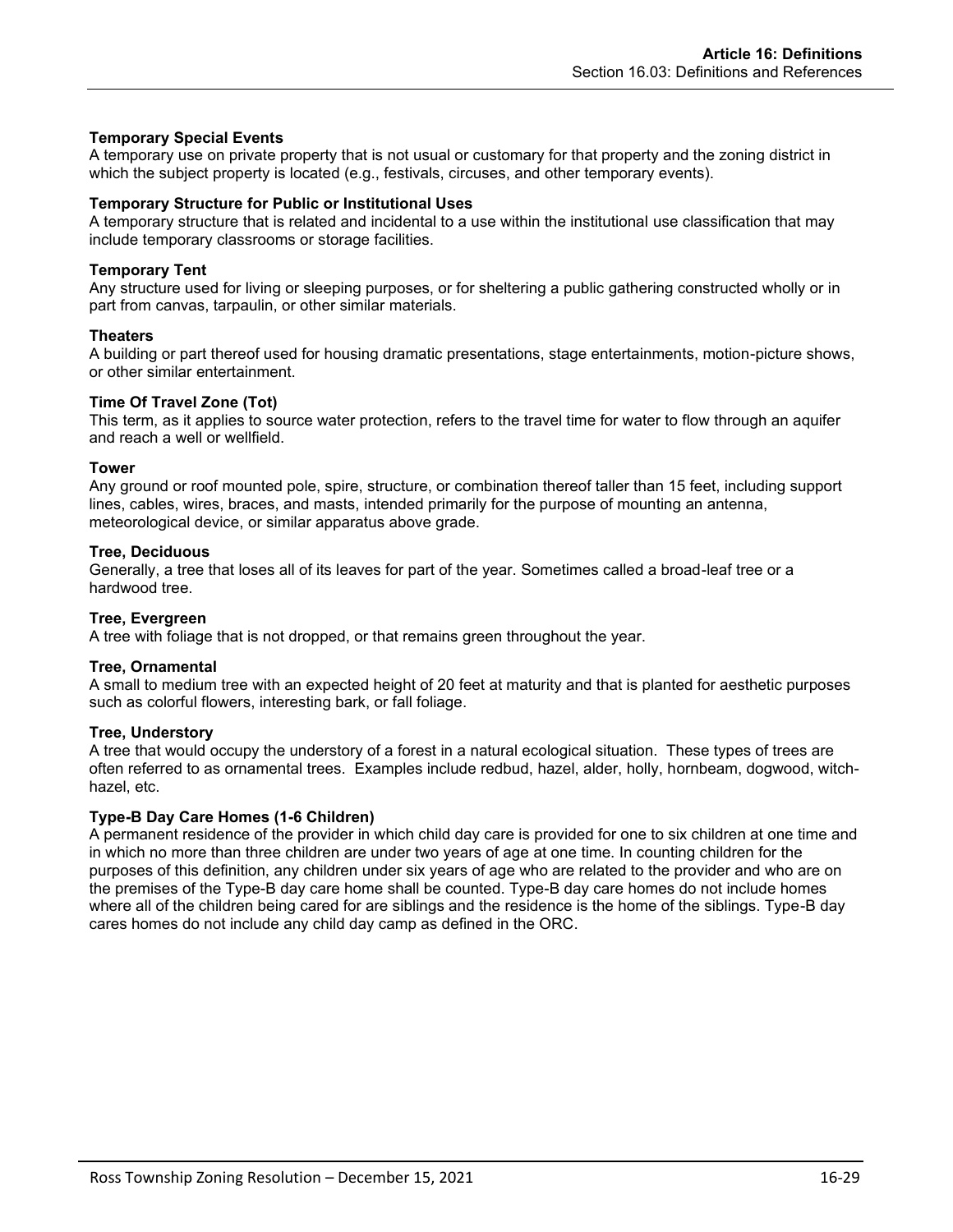# **Underground Storage Tank (UST)**

This term, as it applies to source water protection, refers to one or any combination of tanks, including the underground pipes connected thereto, that are used to contain an accumulation of regulated substances the volume of which, including the volume of the underground pipes connected thereto, is 10 percent or more beneath the surface of the ground. For the purposes of this resolution, the term does not include:

- Pipeline facilities, including gathering lines, regulated under the Natural Gas Pipeline Safety Act of 1968", 82. Stat, 720, 49 U.S.C.A. 2001, as amended;
- Surface impoundments, pits, ponds, or lagoons;
- Storm or waste water collection systems;
- Flow-through process tanks;
- Septic tanks;
- Storage tanks located in underground areas when the tanks are located on or above the surface of the floor and the integrity of the tank is periodically visually evaluated; or
- Liquid traps or associated gathering lines directly related to oil or gas production or gathering operations.

# **Underground Storage Tank Release Compensation Board**

The Ohio Petroleum Underground Storage Tank Release Compensation Board (the Board) consists of government and industry representatives and has the primary responsibility of administering the petroleum financial assurance fund. The fund is a source of income derived from mandatory per-tank fees and is available to eligible underground storage tank owners to reimburse petroleum release clean-up costs.

#### **Use**

A purpose for which land, a building, lot, sign, or other structure is arranged, intended, designed, constructed, used, occupied, or maintained.

#### **Use or Otherwise Use**

This term, as it applies to source water protection, refers to handling, transferring, processing, packaging, treating, emitting, discharging, or disposal of regulated substances at a facility.

#### **Use, Accessory**

A use or building on the same lot with, and of a nature customarily incident and subordinate to, those of the main use or building.

#### **Use, Conditional**

A use permitted within a district only with a conditional use permit approval from the BZA. See 3.06: Variance or Conditional Use.

#### **Use, Nonconforming**

A use that lawfully occupied a building or land until the effective date of this resolution, or amendments thereto, and that does not conform to the use regulations of the applicable zoning district.

#### **Use, Principal**

The principal use to which the premises are devoted and the primary purpose for which the premises exist.

#### **Use, Temporary**

A use or building permitted to exist during periods of construction of the main building or use, or for special events, but not inhabitable.

#### **Vehicle Sales and Leasing**

A building, lot, or both used for the display, sale, or rental of new or used motor vehicles or farm implements that are in operable condition, and where repair service may be an incidental accessory use.

#### **Vehicle Washing Establishments**

The use of a site for washing and cleaning of passenger vehicles, recreational vehicles, or other light duty equipment.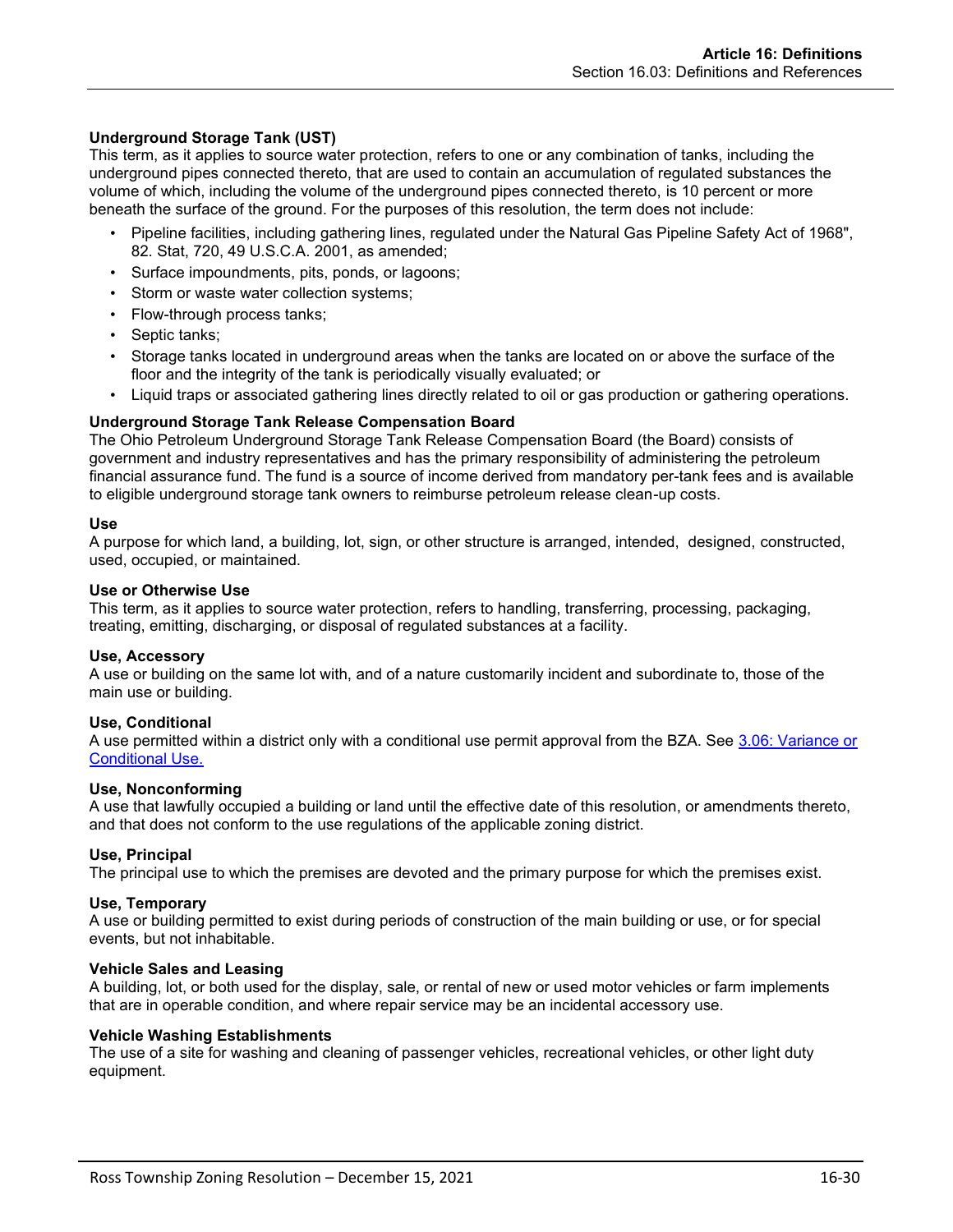### **Vehicular Use Area**

Any paved ground surface area, except public rights-of-way, used by any type of vehicle, whether moving or at rest for the following purposes, but not limited to driving, parking, loading, unloading, storage or display.

### **Veterinarian Offices, Animal Hospitals, and Animal Grooming (No Boarding)**

Facilities used for the care, grooming, diagnosis and treatment of sick, ailing, infirm or injured animals, and those who are in need of medical or surgical attention, and may include overnight accommodations in a wholly enclosed building on the premises only for treatment, observation and/or recuperation.

# **Wall**

An architectural partition with a height and length greater than its thickness; used to divide or enclose an area or to support another structure

#### **Wall, Retaining**

A retaining wall is a structure that holds back soil or rock from a building, structure or area. Retaining walls prevent downslope movement or erosion and provide support for vertical or near-vertical grade changes.

# **Warehouses**

Structures used for the storage or distribution of goods where there is no sale of items to retailers or the general public unless permitted as an accessory use to the warehouse.

# **Wellfield**

A tract of land that contains one or a number of wells (wellheads) for use in public water supplies.

# **Wellhead**

An individual well for supplying water.

# **Wellhead Protection Program: (WHPP)**

A program established by section 1428 of the Safe Drinking Water Act of 1986 (Public Law 93-523) designed to minimize the potential for contamination of ground water being used as a source of public drinking water. This program has since been updated in the 1996 Safe Drinking Water Act and is now called Source Water **Protection** 

#### **Wholesale Businesses**

A business where the primary enterprise is the sale of merchandise to retail and service commercial uses, office uses, or institutional uses, or to other wholesalers, but not to the general public. Wholesale commercial uses may also mean acting as an agent or broker in the buying or selling of merchandise.

#### **Wireless Telecommunication Antenna**

An antenna designed to transmit or receive telecommunications as authorized by the Federal Communications Commission ("FCC"), excluding amateur radio operator antennas.

#### **Wireless Telecommunication Facilities**

A facility consisting of the equipment and structures involved in receiving telecommunications or radio signals from a mobile radio communications source and transmitting those signals to a central switching computer which connects the mobile unit with the land-based telephone lines for the provision of personal wireless services.

#### **Wireless Telecommunication Tower**

A tower including but not limited to self-supporting lattice or monopole, which elevates the wireless telecommunication antenna and may include accessory transmission and receiving equipment.

#### **Yard**

An open space on the same lot with a building, unoccupied, and unobstructed by any portion of a structure from the ground upward, except as otherwise provided herein.

# **Yard, Front**

A yard extending across the full width of a lot and being the distance between the street right-of-way and the nearest wall of the principal building. See Section 5.05(A): Measurements, Computations, and Exceptions.